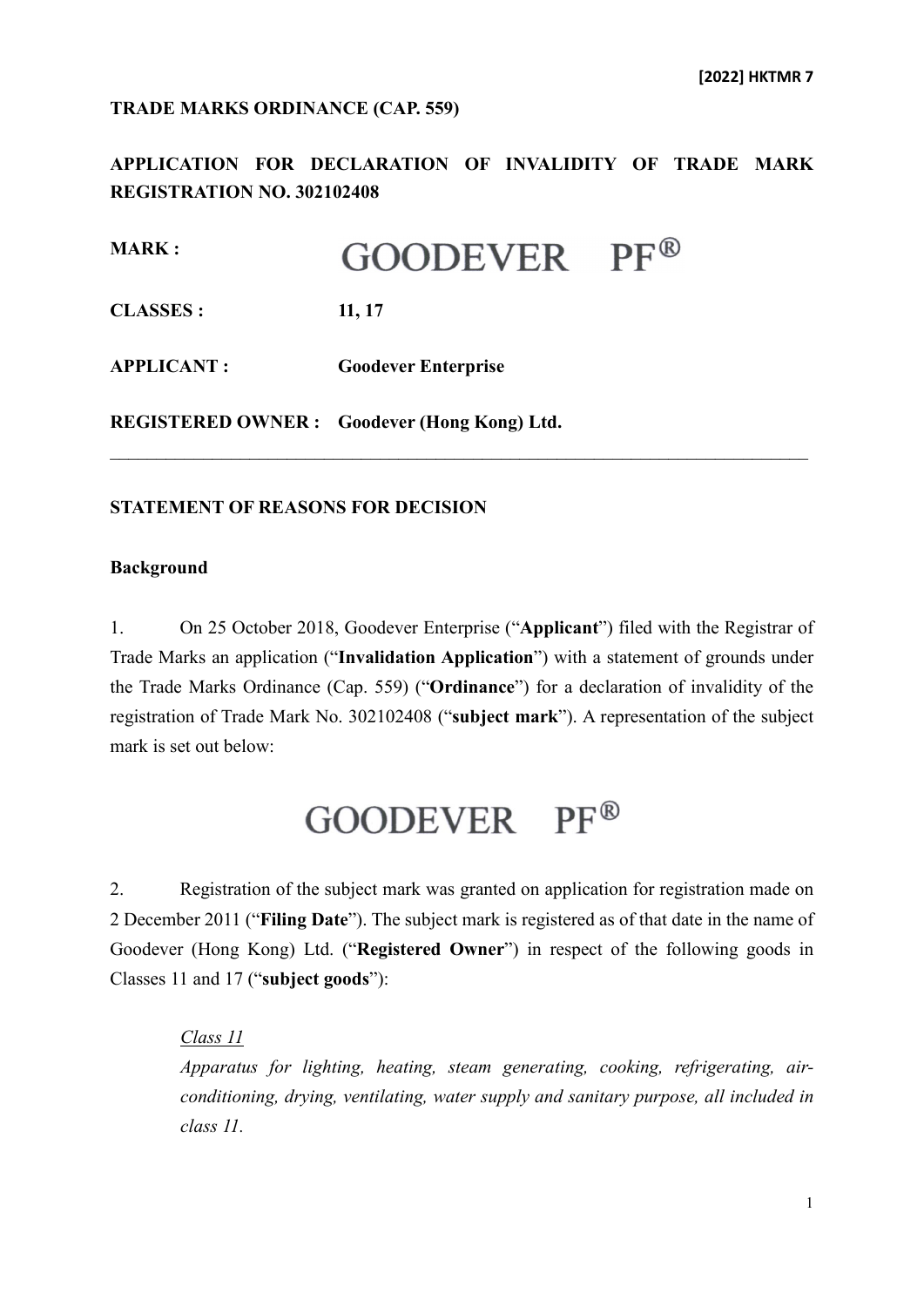*Class 17*

*Foam insulating meterial, industrial sealants tape, all having insulating, all included in class 17*

3. In response to the Invalidation Application, the Registered Owner filed a counterstatement on 24 January 2019.

4. With leave from the Registrar, the Applicant filed an amended statement of grounds on 12 September 2019 ("**Amended Statement of Grounds**"). The Registered Owner filed an amended counter-statement on 29 November 2019 ("**Amended Counter-statement**").

5. The Applicant's evidence consists of a statutory declaration dated 18 July 2019 ("**Yew's Declaration**") made by Yew Wong ("**Mr. Yew**"), sole proprietor of the Applicant.

6. The Registered Owner's evidence consists of:

- (a) an affirmation dated 21 May 2020 ("**Lam's Affirmation**") made by Lam Yiu Cheong of LAM, LEE & LAI, agent for the Registered Owner;
- (b) a statutory declaration dated 16 October 2020 (**"Yen's 1st Declaration**") made by Yen Heng Onn ("**Mr. Yen**") for the Registered Owner, with English translation;
- (c) a statutory declaration dated 20 October 2020 (**"Yen's 2nd Declaration**") made by Mr. Yen for the Registered Owner, with English translation; and
- (d) a statutory declaration dated 20 October 2020 ("**YHL Declaration**") made by Yen Heng Lai, sole director of the Registered Owner.

7. Lam's Affirmation included as an exhibit a copy of the English translation of the contents of Yen's 1<sup>st</sup> Declaration before that declaration was made. Yen's 2<sup>nd</sup> Declaration and the YHL Declaration essentially clarified that Mr. Yen was a former director of the Registered Owner, and was authorized by the Registered Owner to make Yen's 1<sup>st</sup> Declaration and Yen's 2<sup>nd</sup> Declaration and to handle all matters relating to the Invalidation Application on behalf of the Registered Owner. The main evidence of the Registered Owner is, therefore, Yen's 1<sup>st</sup> Declaration.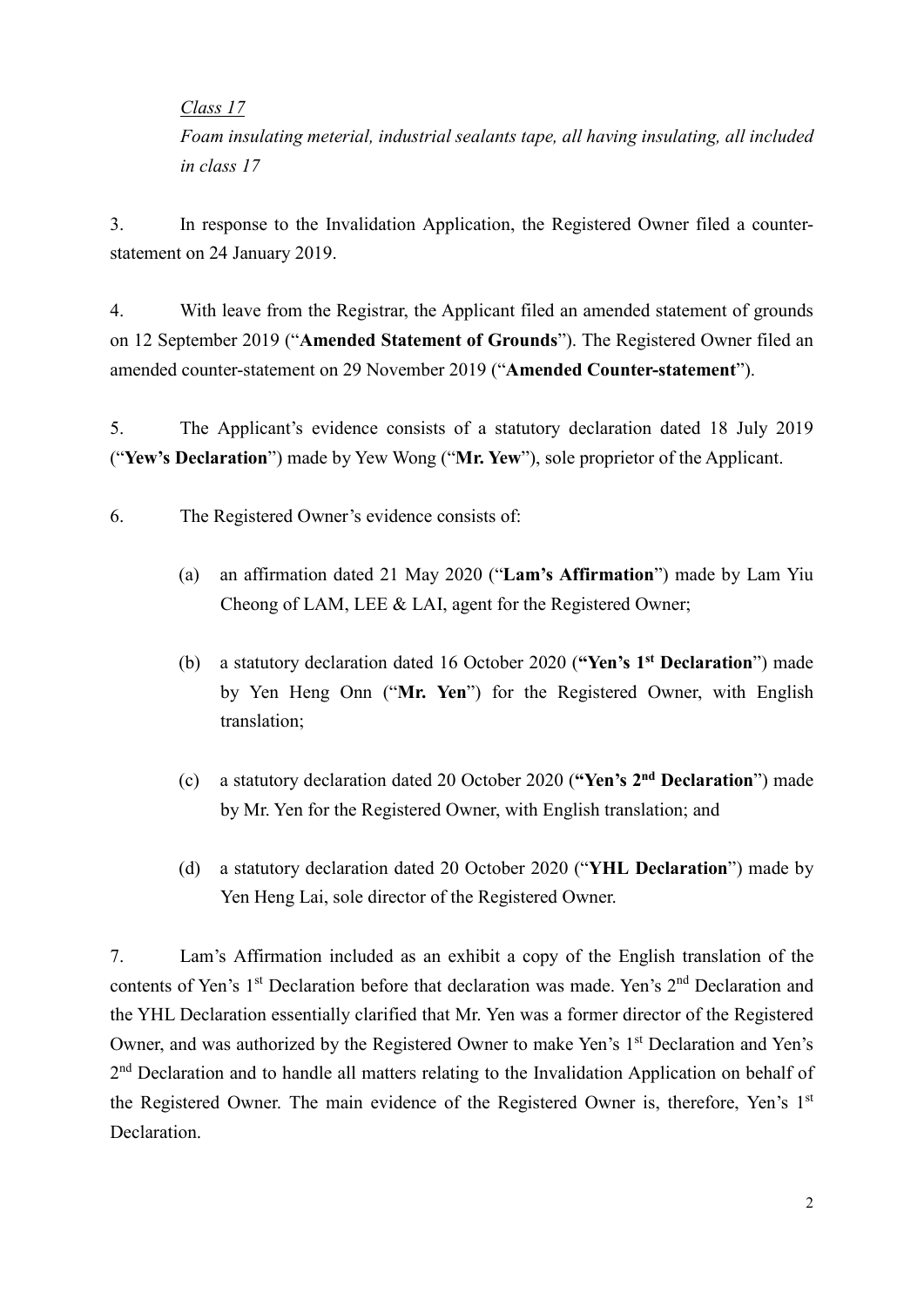8. The hearing in respect of the Invalidation Application took place before me on 6 October 2021. The hearing in respect of the application for declaration of invalidity of the registration of Trade Mark No. 304221747 ("永良" in Classes 11 and 17) (the "**Chinese Mark**") took place on the same day. The Applicant was represented by Mr. William Tse, Counsel, instructed by ELLALAN. The Registered Owner was represented by Mr. Philips B.F. Wong, Counsel, instructed by LAM, LEE & LAI. I reserved my decision at the conclusion of the hearing.

## **Ground of invalidation**

- 9. In the Amended Statement of Grounds, the Applicant claims, *inter alia*, that:
	- (a) the Applicant is a sole proprietorship owned by Mr. Yew;
	- (b) the Applicant began trading in Singapore in 1981 and has used its trading names "永良企業" and "Goodever Enterprise" since then;
	- (c) the Applicant has since its incorporation used and promoted its marks "GOODEVER", "GOODEVER PF", " $\mathcal{R} \not\stackrel{\mathcal{R}}{\otimes} \mathcal{R}$ " and "  $\mathcal{R} \not\stackrel{\mathcal{R}}{\otimes} \mathcal{R}$ " (together, the "**Applicant's Marks**"). The letters "PF" in the Applicant's mark "GOODEVER PF" stands for phenolic foam, a type of insulation material;
	- (d) since 1996, the Applicant has expanded its operations outside Singapore;
	- (e) Mr. Yen is the nephew of Mr. Yew. The mother of Mr. Yen is an elder sister of Mr. Yew;
	- (f) in 1996, the Applicant incorporated the company 北京永良新兴建材有限公司 ("**Beijing Goodever**") in Beijing. At the time of incorporation of Beijing Goodever, Mr. Yew was the legal representative thereof;
	- (g) as Mr. Yew was unable to be in China at all times, Mr. Yew employed his nephew Mr. Yen to supervise the day-to-day operations of the Applicant in China and Beijing Goodever;
	- (h) the Registered Owner was incorporated in Hong Kong on 29 October 2010 with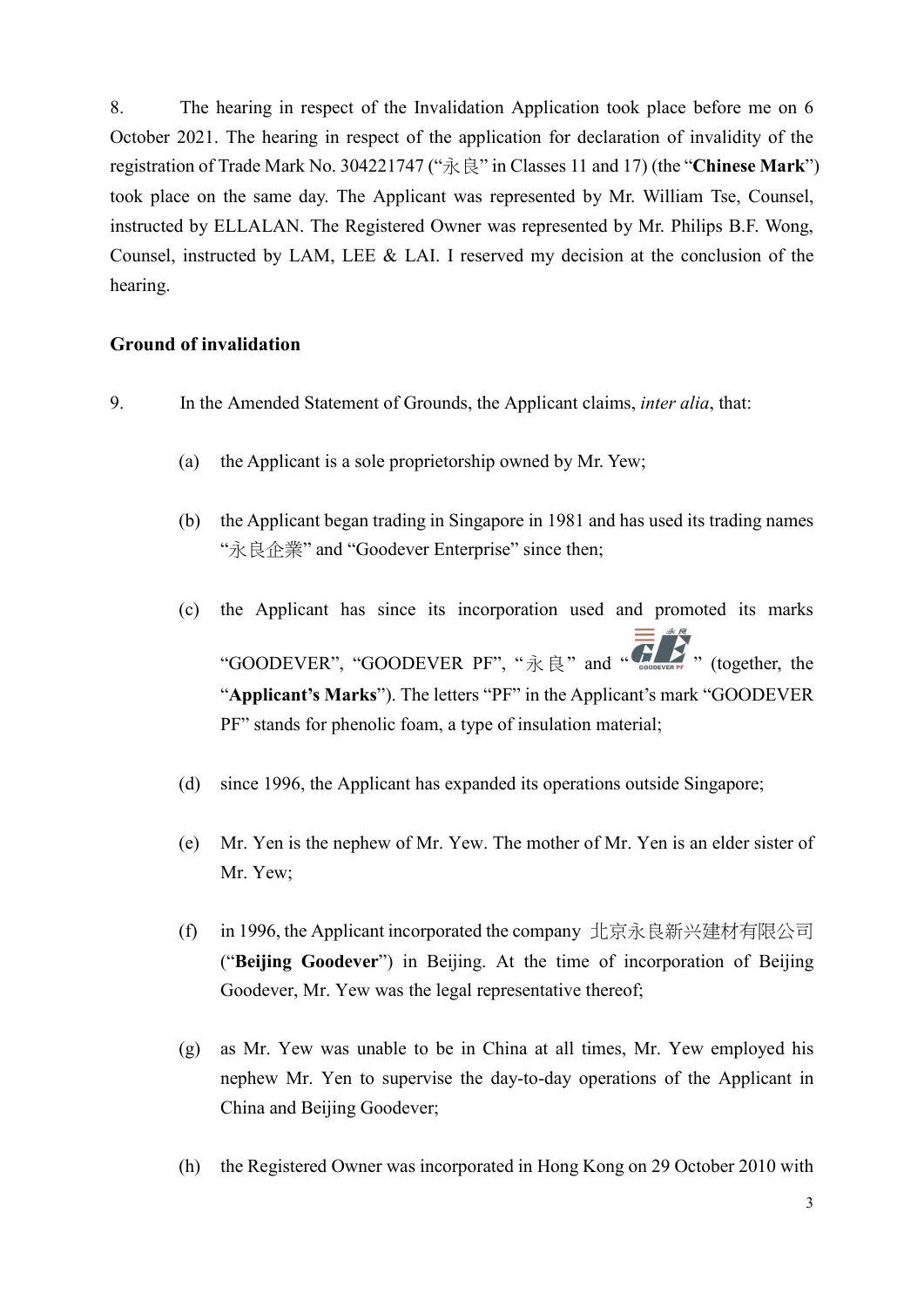the English name "GOODEVER (HONG KONG) LIMITED" and the Chinese name "永良(香港)有限公司";

- (i) Mr. Yen was the sole director of the Registered Owner since its incorporation until 14 March 2018; at all material times, Mr. Yen has been the sole or majority shareholder of the Registered Owner;
- (j) the Registered Owner was incorporated without the consent, instruction or authority of the Applicant or Mr. Yew; and
- (k) the Registered Owner applied for and secured registration of the subject mark without consent, knowledge or authorization from the Applicant or Mr. Yew.

10. The Applicant requests that the registration of the subject mark be declared invalid pursuant to section 53(3) of the Ordinance on the ground that the Registered Owner has applied for and secured registration of the subject mark in bad faith contrary to section  $11(5)(b)$  of the Ordinance. The Applicant has also sought costs.

## **Relevant date**

11. The relevant date for considering this Invalidation Application is the Filing Date, i.e. 2 December 2011.

## **The parties and their dealings**

12. According to the Business Profile of the Applicant kept at Singapore's Accounting and Corporate Regulatory Authority, the Applicant is a sole-proprietorship, and was established in July [1](#page-3-0)981. The sole-proprietor of the Applicant is Mr. Yew.<sup>1</sup> According to the Applicant, it has since its establishment used the name "Goodever Enterprise"<sup>[2](#page-3-1)</sup> and has since its incorporation used and promoted the Applicant's Marks.<sup>[3](#page-3-2)</sup>

13. Exhibit YW-4 to Yew's Declaration includes copies of two undated "sample catalogs" of the Applicant.

<sup>&</sup>lt;sup>1</sup> Yew's Declaration, Exhibit YW-1.

<span id="page-3-1"></span><span id="page-3-0"></span><sup>2</sup> Yew's Declaration, para. 4.

<span id="page-3-2"></span><sup>3</sup> Yew's Declaration, para. 7.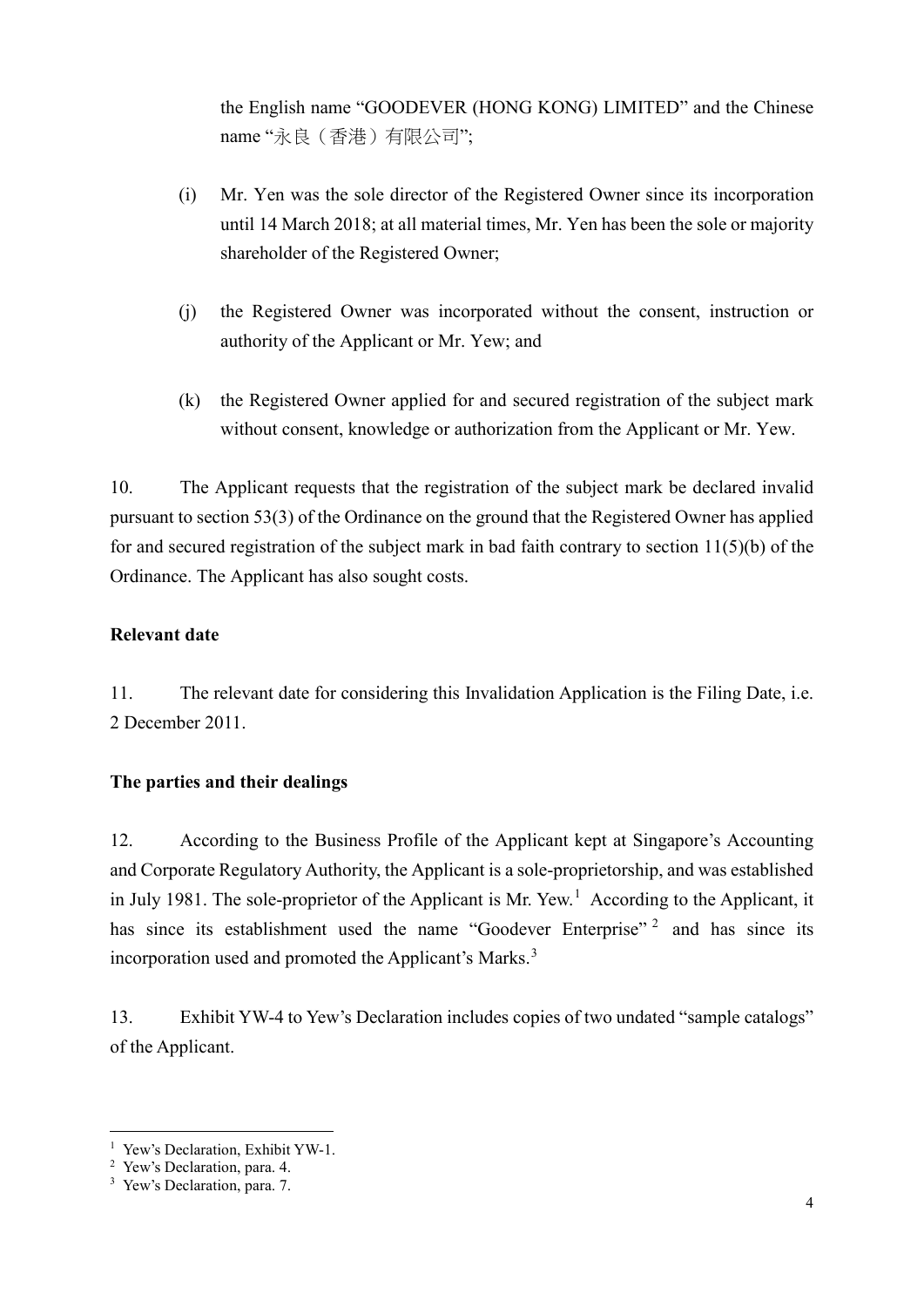14. The title of the first catalogue appearing on the front cover reads:





15. At the back cover of this catalogue, there appears the mark " ", and the contact details in Shenzhen of "深圳永良新兴建材有限公司" appear below that of the Applicant as follows:

# 总公司:新加坡永良企业 (Goodever Enterprise)

BlK. 1014, Geylang East Ave. 3# 25-244, Spore 389729 电话:0065-67478158 传真:0065-67457692

# 深圳永良新兴建材有限公司

中国深圳龙岗区坪山镇田头工业区马鞍岭路 54 号 电话:0755-84631025 13728976227 传真:0755-84631025 [http://www.goodeverpf.com](http://www.goodeverpf.com/) E-mail: [goodeveryen@163.com](mailto:goodeveryen@163.com)

16. The following appears on the front cover of the second catalogue:



17. The following contact details of Beijing Goodever and the Applicant appear at the back of this catalogue:

> 北京永良新兴建材有限公司 中国北京朝阳区安翔北里 11 号院创业大厦 504 室 电话:010-64873571 64873520 传真:010-64873520 E-mail: [goodever@sohu.com](mailto:goodever@sohu.com) 新加坡永良公司 (Goodever Enterprise)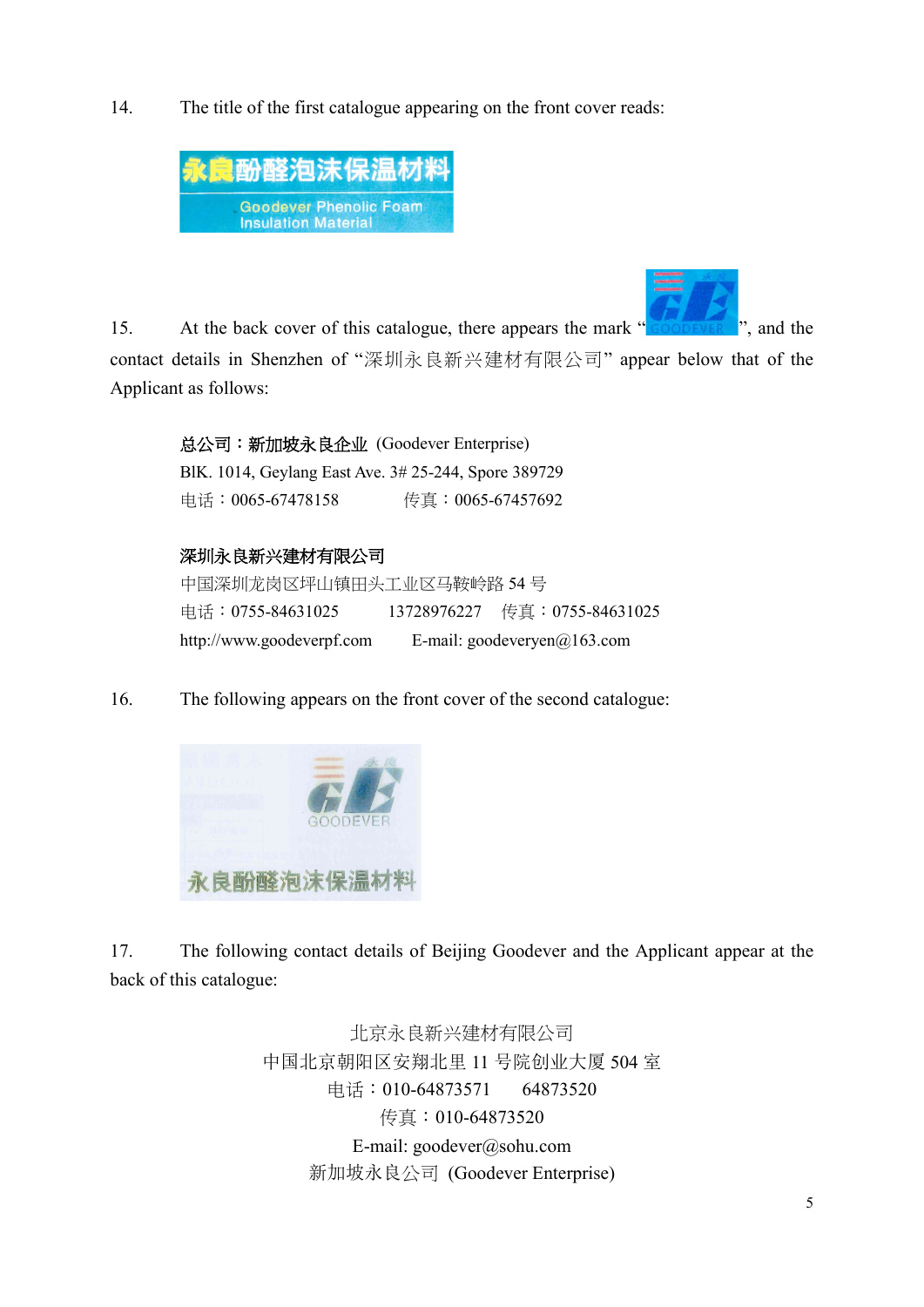# BIK. 1014, Geylaug East Ave. 3# 05-244, Spore 389729 电话:0065-7478158. 7438353 传真:0065-7457692

18. Mr. Yen had been working for the Applicant for several years before 1995.<sup>[4](#page-5-0)</sup>

19. In or about 1995, Mr. Yen and Mr. Yew discussed a plan to set up a business in Mainland China in the manufacture and supply of insulation and construction materials.<sup>[5](#page-5-1)</sup>

20. In 1996, the company 北京永良新兴建材有限公司 Beijing Goodever Xinxing Building Material Co., Ltd. (i.e. Beijing Goodever) was incorporated. <sup>[6](#page-5-2)</sup> According to the business licence of Beijing Goodever dated 17 September 1996 at Exhibit YW-6 to Yew's Declaration, Beijing Goodever is a wholly foreign-owned enterprise (外商独资经营) with a registered capital of USD 200,000; the Chairman of the Board ( $\ddot{\equiv} \pm \hat{\pm}$ ) is stated to be Mr. Yew, whilst the General Manager (总经理) is stated to be Mr. Yen.

21. According to the first page of the articles of association (章程) of Beijing Goodever at Exhibit YW-6 to Yew's Declaration, the name of Beijing Goodever's only investor (投资者 名称) is "永良企业" (English name (英文名称): GOODEVER ENTERPRISE) (i.e. the Applicant) having its registered address in Singapore. Mr. Yew is stated to be the legal representative (法定代表) and Chairman of the Board (董事长) of Beijing Goodever.

22. According to Mr. Yew, the Applicant had provided the capital, in the form of cash and equipment, for the set-up of Beijing Goodever.<sup>[7](#page-5-3)</sup> Exhibit YW-7 includes bank remittance advices of money sent by the Applicant to Beijing Goodever between 1996 and 1998, and delivery note of machinery and equipment.

23. According to Mr. Yew, as he was unable to be in China at all times, he employed his nephew Mr. Yen to supervise the day-to-day operations of the Applicant in China and Beijing Goodever. Mr. Yew stated that in these roles, Mr. Yen was also entrusted with the business goal of expanding the Applicant's business and operation in Greater China, including in Hong Kong.[8](#page-5-4)

<span id="page-5-0"></span> <sup>4</sup> Yen's 1st Declaration, para. 7.

<span id="page-5-1"></span><sup>5</sup> Amended Counter-statement, para. 8(a); Yew's Declaration, para. 30.

<span id="page-5-2"></span><sup>6</sup> Yew's Declaration, para. 9.

<span id="page-5-3"></span><sup>7</sup> Yew's Declaration, para. 10.

<span id="page-5-4"></span><sup>&</sup>lt;sup>8</sup> Yew's 1<sup>st</sup> Declaration, para. 11.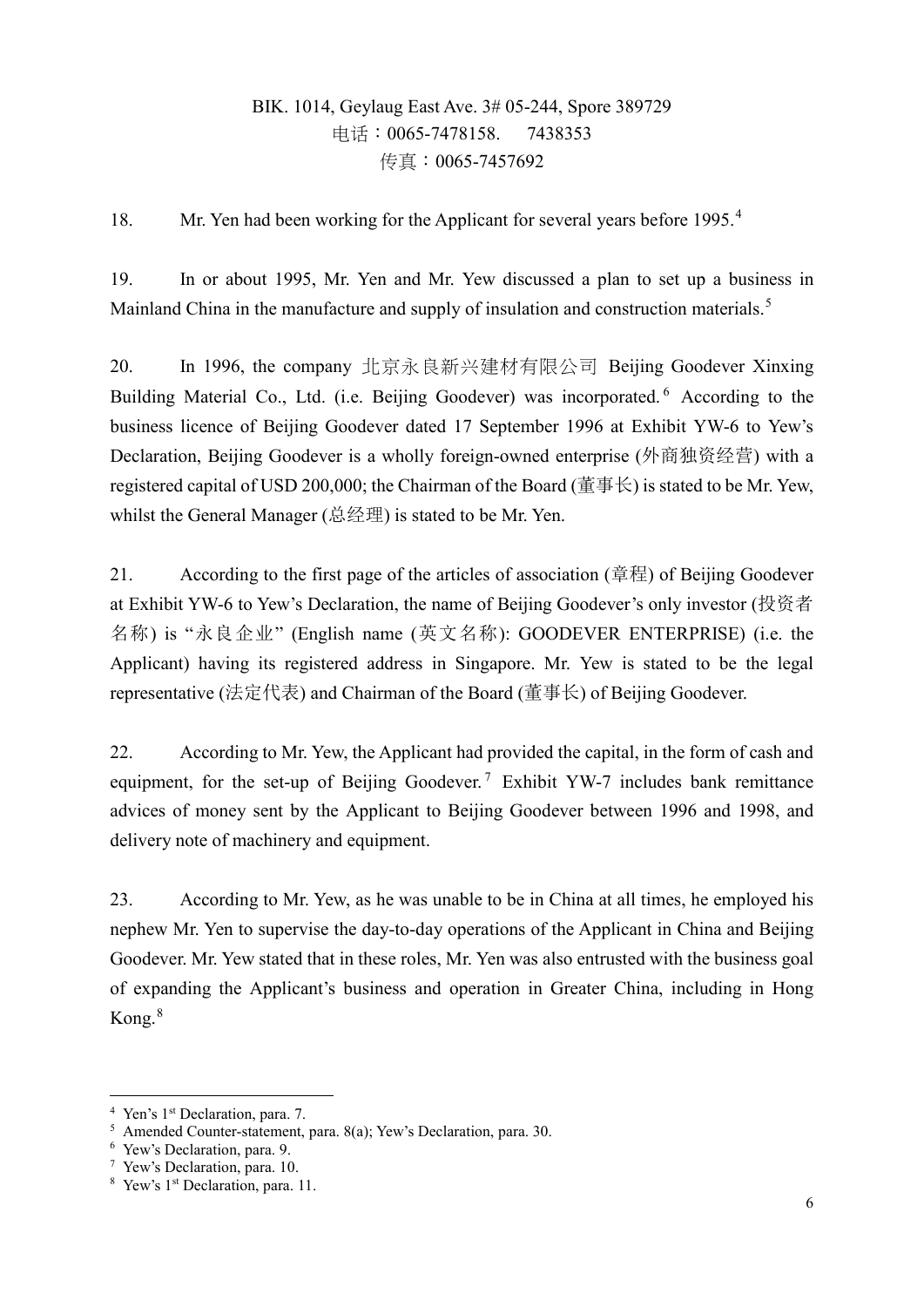24. Copies of Beijing Goodever's income statements for January to April 1998 are included in Exhibit YW-8 to Yew's Declaration to show that Mr. Yen had been on the payroll of Beijing Goodever.

25. Copies of Mr. Yen's two business cards appear at Exhibit YW-9 to Yew's Declaration.

26. One of the business cards is headed "北京永良新兴建材有限公司 GOODEVER ENTERPRISE" (i.e. the names of Beijing Goodever and the Applicant). Mr. Yen's title is stated to be "总经理 General Manager". Contact details of an office in Beijing, a factory in Beijing and a factory in Shenzhen as well as an address and contact details in Singapore are given on this business card. The address, telephone number and fax number in Shenzhen appearing on this business card are the same as those of 深圳永良新兴建材有限公司 appearing on the Applicant's catalogue referred to in paragraph 15 above. Mr. Yen's mobile telephone number in Shenzhen appearing on this business card also appears on that catalogue. The Applicant's telephone number and fax number in Singapore appearing on that catalogue also appear on this business card. The reverse side of this business card of Mr. Yen includes the following text:

"业务范围" (Scope of business)

### "1. SUPPLY **GOODEVER** PHENOLIC FOAM …

A. 本公司提供永良酚醛树脂发泡保温系列管材 …" *(emphasis added)*

27. The other business card is headed "永良企業 GOODEVER ENTERPRISE" (i.e. the Applicant). Mr. Yen's title is stated to be "經理 Manager". An address and contact details in Beijing appear on this business card.

28. According to Mr. Yen, however, it was expressly agreed at the time between himself and Mr. Yew that the new company (i.e. Beijing Goodever) would be a joint enterprise jointly owned by Mr. Yew and Mr. Yen; that each of them would contribute capital to the company, and Mr. Yen would, in addition, station in Beijing to look after its operation.<sup>[9](#page-6-0)</sup>

29. According to Mr. Yen, as the regulations in Mainland China at the time required the existence of a foreign company in order to set up a wholly foreign-owned enterprise, he and Mr. Yew decided to make use of the Applicant to register the new company in Beijing (i.e. Beijing

…

<span id="page-6-0"></span> <sup>9</sup> Yen's 1st Declaration, para. 9.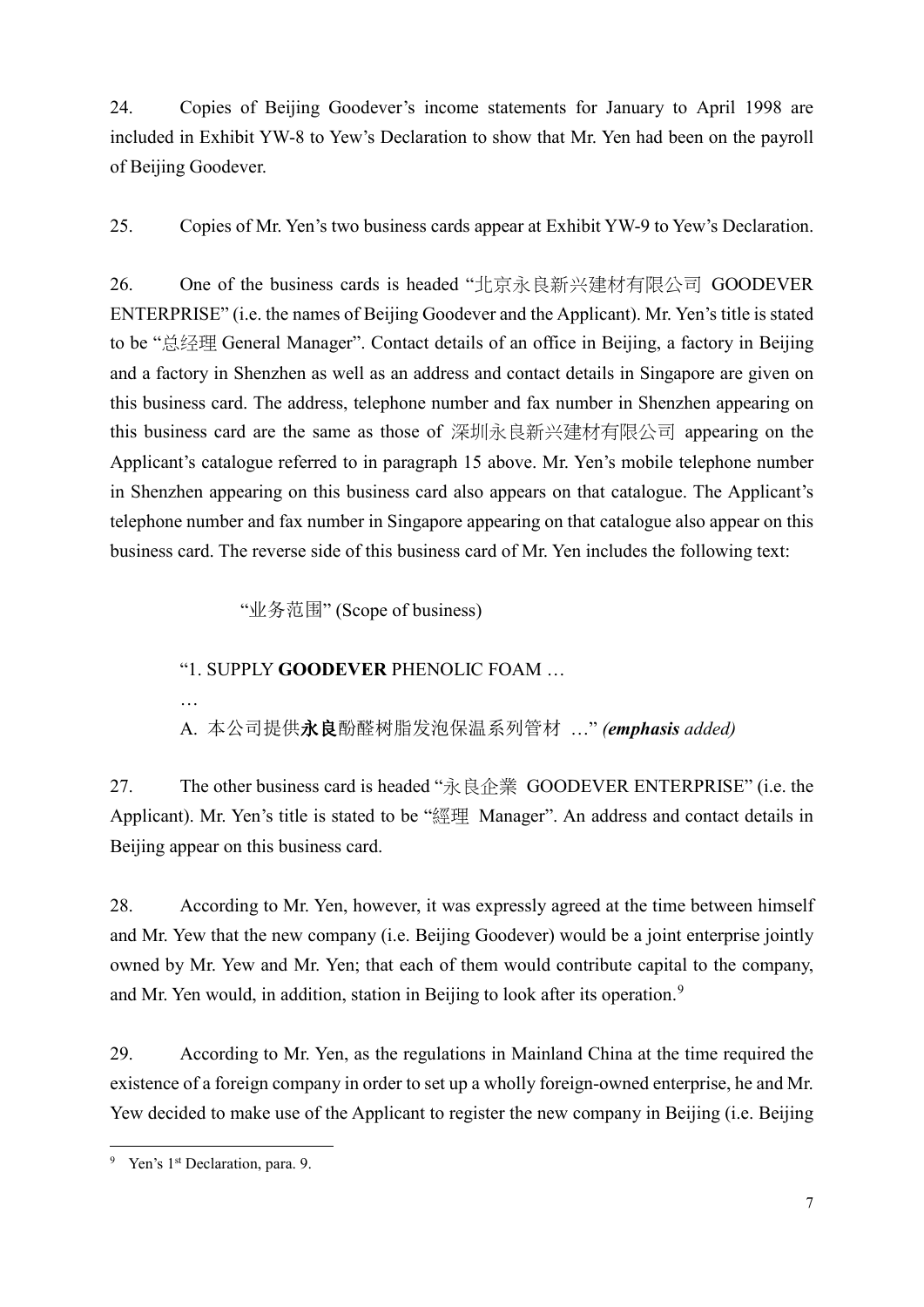Goodever).<sup>[10](#page-7-0)</sup> Mr. Yen was assisted by one Mr. Ng in setting up Beijing Goodever. According to Mr. Yen, he was told by Mr. Ng at the time that pursuant to the legal requirements in Mainland China, the new company had to have someone as its legal representative (法定代表人), and out of respect to Mr. Yew, it was agreed that Mr. Yew be given the title "legal representative" as well as the title "董事长" (Chairman of the Board).<sup>[11](#page-7-1)</sup>

30. Regarding the Applicant's capital contribution to Beijing Goodever referred to in paragraph 22 above, according to Mr. Yen, whenever the Applicant transferred money to Beijing Goodever, the latter would subsequently paid back a substantial part of the amount to the Applicant. Exhibit YHO-1 to Yen's 1<sup>st</sup> Declaration is said to include copies of some extracts of bank account records of Beijing Goodever relating to the relevant transactions in 1996.<sup>[12](#page-7-2)</sup> Mr. Yen does not deny that the Applicant had in fact contributed capital to Beijing Goodever, but the amount injected by the Applicant was, according to Mr. Yen, far less than  $US$100,000$ .<sup>[13](#page-7-3)</sup> Mr. Yen stated that his contribution was by way of purchasing machinery and equipment through the Applicant, and that his monetary contribution to the setting up of Beijing Goodever was also less than US\$100,000. Apart from monetary contribution, Mr. Yen had also contributed substantial time and effort in running Beijing Goodever in Beijing.<sup>[14](#page-7-4)</sup>

31. Mr. Yen stated that contrary to Mr. Yew's claim, Mr. Yen was not a mere employee of Beijing Goodever, and that:

- (a) the documents at Exhibit YW-8 to Yew's Declaration (paragraph 24 above) were prepared by Mr. Ng for taxation purpose, and that contrary to what was stated in those documents, Mr. Yen was never paid RMB3,500 as monthly salary;
- (b) Mr. Yen did however withdraw money from Beijing Goodever to cover some of his basic living expenses from time to time, which, according to Mr. Yen, was agreed by both Mr. Yew and Mr. Yen as a condition for Mr. Yen to station in Beijing;
- (c) the alleged monthly salary of RMB 3,500 to Mr. Yen made no sense at all, as he was earning substantially much more in Singapore; it would be crazy for him to leave his hometown to work as an employee of a new company in Beijing earning substantially less;

<span id="page-7-0"></span><sup>&</sup>lt;sup>10</sup> Yen's 1<sup>st</sup> Declaration, para. 10.

<span id="page-7-1"></span><sup>&</sup>lt;sup>11</sup> Yen's 1<sup>st</sup> Declaration, paras 11-12.

<span id="page-7-2"></span><sup>&</sup>lt;sup>12</sup> Yen's 1<sup>st</sup> Declaration, paras 16-18.

<span id="page-7-3"></span><sup>&</sup>lt;sup>13</sup> Yen's 1<sup>st</sup> Declaration, para. 19.

<span id="page-7-4"></span><sup>&</sup>lt;sup>14</sup> Yen's  $1<sup>st</sup>$  Declaration, paras 21, 22, 24.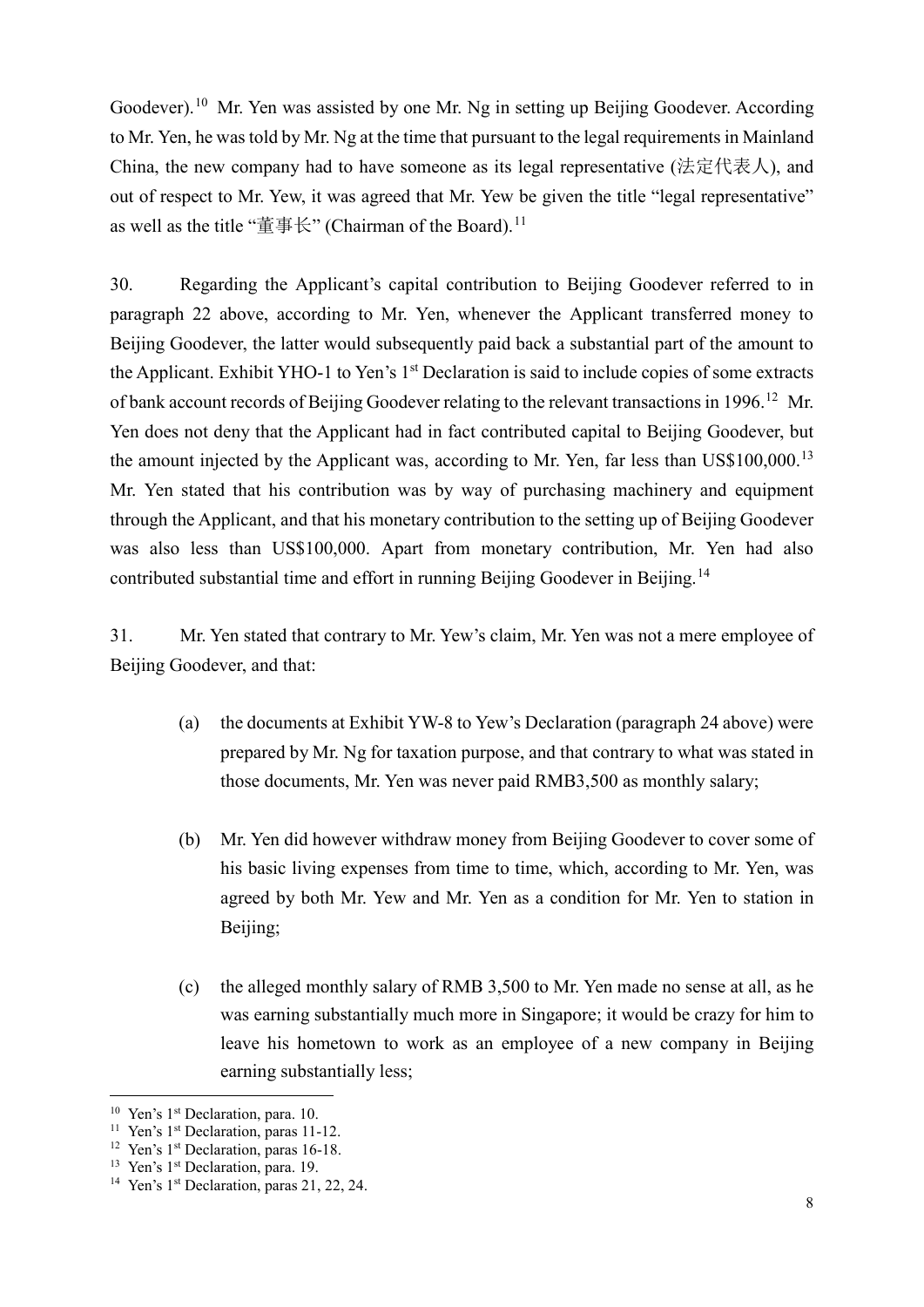- (d) two of the four sheets at Exhibit YW-8 to Yew's Declaration show that no payment was made to Mr. Yen in March and April 1998; Mr. Yew had not explained why no salary was paid to Mr. Yen in those two months (if indeed Mr. Yen were a mere employee);
- (e) Mr. Yen had contributed further money for the operation of Beijing Goodever in the first few years because the business was not good, and had made payments on behalf of Beijing Goodever in advance when the company was having cashflow problem; and
- (f) although it was agreed between Mr. Yew and Mr. Yen that the latter would be described as "an employee" of Beijing Goodever for the purpose of applying for a working visa in Mainland China, Mr. Yen had in substance never been an employee of the company, and was the sole boss stationed in Beijing to operate and control the company. $15$

32. The Applicant's case, however, is that the Applicant was intended to be and has, at all material times, been the sole investor and shareholder of Beijing Goodever, whilst Mr. Yen had always been a salaried employee of Beijing Goodever until 16 June 2017, and that the Applicant and Mr. Yew had no intention of allowing Mr. Yen to share in the profits.<sup>[16](#page-8-1)</sup>

33. Mr. Yen further stated that in or about 1999 or 2000, the business of Beijing Goodever was very bad that it required further capital contribution in order to maintain its operation. According to Mr. Yen, he discussed with Mr. Yew on this, but Mr. Yew was adamant that he would not contribute anything further to the business, that he no longer wanted the company and that Mr. Yen could do whatever he wanted with the company. From then on, Mr. Yen continued to run and operate Beijing Goodever himself, but he no longer discussed and updated Mr. Yew of anything relating to the company. According to Mr. Yen, since 2000 up till 2017, Mr. Yew was never involved in or informed of the business of Beijing Goodever.<sup>[17](#page-8-2)</sup>

34. According to Mr. Yew, however, Mr. Yen had orally indicated to Mr. Yew up until 2010 that Beijing Goodever had little to no profits or money. It is Mr. Yew's case that up until 2017, he had never indicated to Mr. Yen that he did not wish to keep Beijing Goodever. Mr.

<span id="page-8-0"></span><sup>&</sup>lt;sup>15</sup> Yen's 1<sup>st</sup> Declaration, paras 25-27.<br><sup>16</sup> Yew's Declaration, para. 31.

<span id="page-8-1"></span>

<span id="page-8-2"></span><sup>&</sup>lt;sup>17</sup> Yen's 1<sup>st</sup> Declaration, paras 28-29.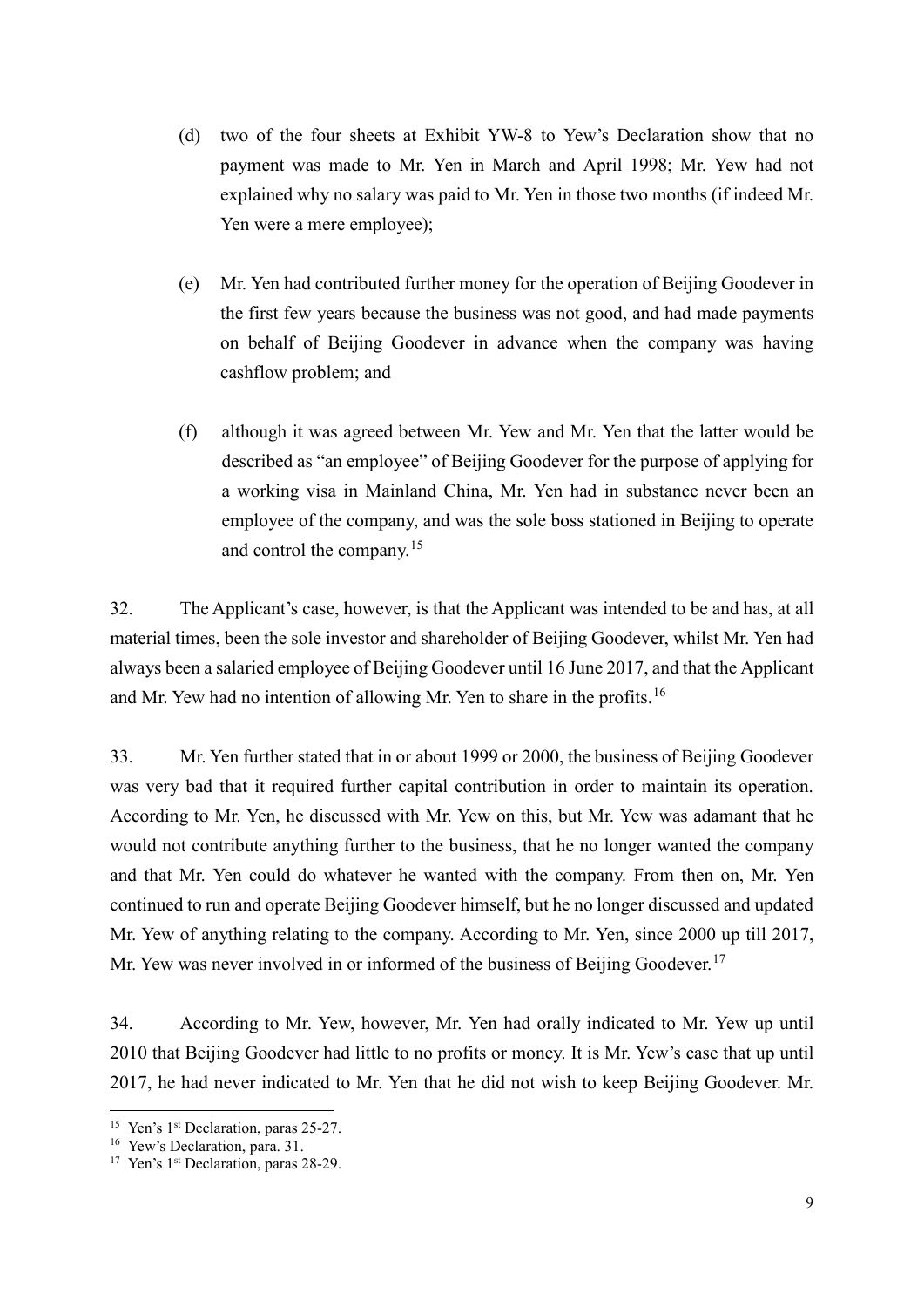Yew stated that he considered Mr. Yen as family and had entrusted the Applicant's and Beijing Goodever's business in China to Mr. Yen and did not want to micro-manage his work.<sup>[18](#page-9-0)</sup>

35. From as early as 4 July 2001, documents relating to Beijing Goodever were signed by Mr. Yen (instead of Mr. Yew) as the legal representative of Beijing Goodever. Mr. Yew stated that he was not aware of such change until 2017, and that he did not agree, authorize, consent or otherwise acquiesced to such change in legal representative from himself to Mr. Yen at the time. Exhibit YW-10 to Yew's Declaration is a copy of an application made to the Beijing Administration for Industry and Commerce on 4 July 2001 to update the records of Beijing Goodever. Mr. Yew stated that the document was not signed by him, and Mr. Yen's signature can be seen next to the Chinese characters "法定代表人签字" (Signature by Legal Representative) on the document.<sup>[19](#page-9-1)</sup>

36. On 6 December 2001, Beijing Goodever allegedly held a board meeting in Beijing, and a board resolution dated 6 December [20](#page-9-2)01 ("2001 Resolution")<sup>20</sup> was allegedly passed at the meeting whereby, *inter alia*:

- (a) Mr. Yen was appointed Chairman (董事长) in place of Mr. Yew, whilst Mr. Yew was appointed General Manager (总经理) and remained a director (董事) of Beijing Goodever; and
- (b) Mr. Yen's brother  $\mathbb{R}^m \times \mathbb{R}$  was appointed a director of Beijing Goodever.

37. Mr. Yen's signature and what is purported to be Mr. Yew's signature appear on the 2001 Resolution. Mr. Yew, however, stated that he neither signed nor approved of the 2001 Resolution.[21](#page-9-3)

38. The copy of the business licence of Beijing Goodever issued in January 2007 appearing in Exhibit YW-6 to Yew's Declaration shows Mr. Yen as the legal representative of Beijing Goodever. The shareholder (股東) is stated to be "永良企业", i.e. the Applicant.<sup>[22](#page-9-4)</sup>

39. In or about 2002, Mr. Yen decided to set up a branch office in Shenzhen as he was of the view that there would be a better opportunity for the business to succeed in Shenzhen rather

<span id="page-9-0"></span><sup>&</sup>lt;sup>18</sup> Yew's Declaration, paras 32-33.

<span id="page-9-1"></span><sup>&</sup>lt;sup>19</sup> Yew's Declaration, para.12.

<span id="page-9-2"></span><sup>&</sup>lt;sup>20</sup> Yew's Declaration, Exhibit YW-11.

<span id="page-9-3"></span><sup>21</sup> Yew's Declaration, para. 13.

<span id="page-9-4"></span><sup>22</sup> c.f. para. 21 above.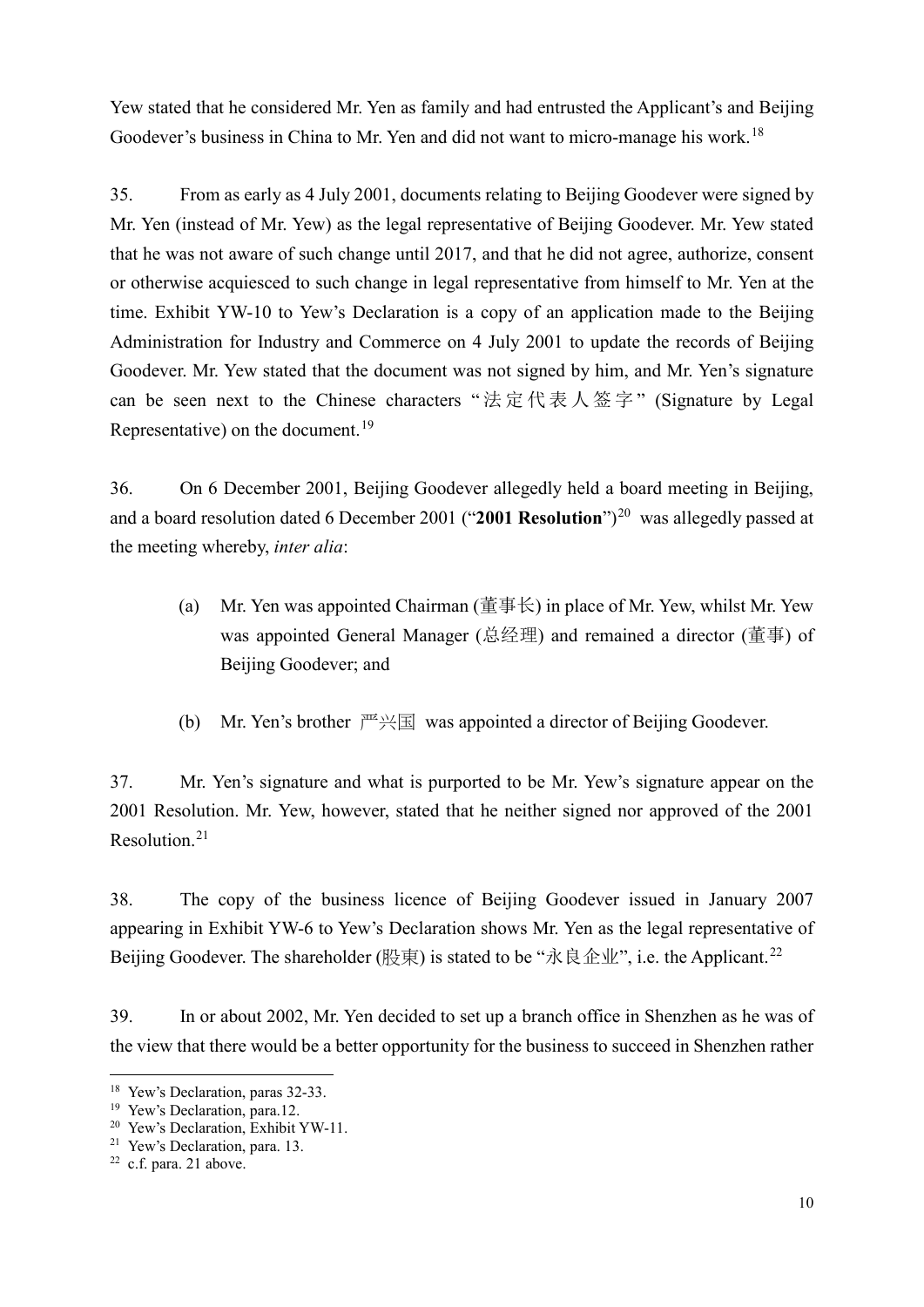than in Beijing. According to Mr. Yen, after a few years' time and the substantive effort and resources expended by Mr. Yen, the Shenzhen business became successful and prospered.<sup>[23](#page-10-0)</sup>

40. Exhibit YW-12 to Yew's Declaration includes copies of board resolutions of Beijing Goodever dated 4 May 2008 and 30 July 2015 which are stated to have been passed at board meetings held in Beijing. These resolutions respectively updated the address of Beijing Goodever and extended its operation period. Both of these resolutions state that they were passed at board meetings held in Beijing and that all three directors (namely Mr. Yew, Mr. Yen and  $\mathbb{P}(\mathbb{H})$  were present at those meetings. On each of these resolutions, three signatures appear at the space marked "全体董事签字"/"全体董事成员签名" (Signatures of all directors). Mr. Yew, however, stated that he was not aware of such board meetings at the time and never signed nor approved of those resolutions.<sup>[24](#page-10-1)</sup>

41. Exhibit YW-13 to Yew's Declaration is a copy of a resolution dated 1 June 2012 of Beijing Goodever ("**2012 Resolution**") for amending its Articles of Association. Mr. Yen's signature and the stamp of Beijing Goodever appear on this document. At the space under "股 东盖章、签字" (Stamp and signature of shareholder) appear the typed name "永良企业" (i.e. the Applicant), with what purports to be the signature of Mr. Yew and the stamp of the Applicant.<sup>[25](#page-10-2)</sup> Mr. Yew stated that he was not aware of this 2012 Resolution at the time and never signed nor applied or authorized others to apply the Applicant's company stamp to approve this resolution.[26](#page-10-3)

42. According to Mr. Yen, as Mr. Yew had indicated unequivocally that he no longer wanted Beijing Goodever in or about  $2000$ ,  $27$  Mr. Yen was advised by the secretary of Beijing Goodever at the time, one Ms Liu ("**Ms Liu**"), that it was necessary to change the necessary registration records filed with the relevant authority to make Mr. Yen the legal representative of Beijing Goodever.<sup>[28](#page-10-5)</sup> According to Mr. Yen:<sup>[29](#page-10-6)</sup>

- (a) he did not undertake the task himself as he had never been familiar with the procedures in Mainland China;
- (b) he recalled that he had asked Ms Liu to make the necessary arrangement;

<span id="page-10-0"></span><sup>&</sup>lt;sup>23</sup> Amended Counter-statement, paras 8(k) & 8(m); Yen's 1<sup>st</sup> Declaration, paras 32 & 34.

<span id="page-10-1"></span><sup>24</sup> Yew's Declaration, para. 14.

<span id="page-10-2"></span><sup>&</sup>lt;sup>25</sup> The stamp shows the name of the Applicant "GOODEVER ENTERPRISES" and an address in Singapore.

<span id="page-10-3"></span><sup>&</sup>lt;sup>26</sup> Yew's Declaration, para. 15.

<sup>&</sup>lt;sup>27</sup> This is disputed by Mr. Yew. See paragraph 34 above.

<span id="page-10-5"></span><span id="page-10-4"></span><sup>&</sup>lt;sup>28</sup> Yen's 1<sup>st</sup> Declaration, paras 30 & 41.

<span id="page-10-6"></span><sup>&</sup>lt;sup>29</sup> Yen's 1<sup>st</sup> Declaration, paras 30 & 42.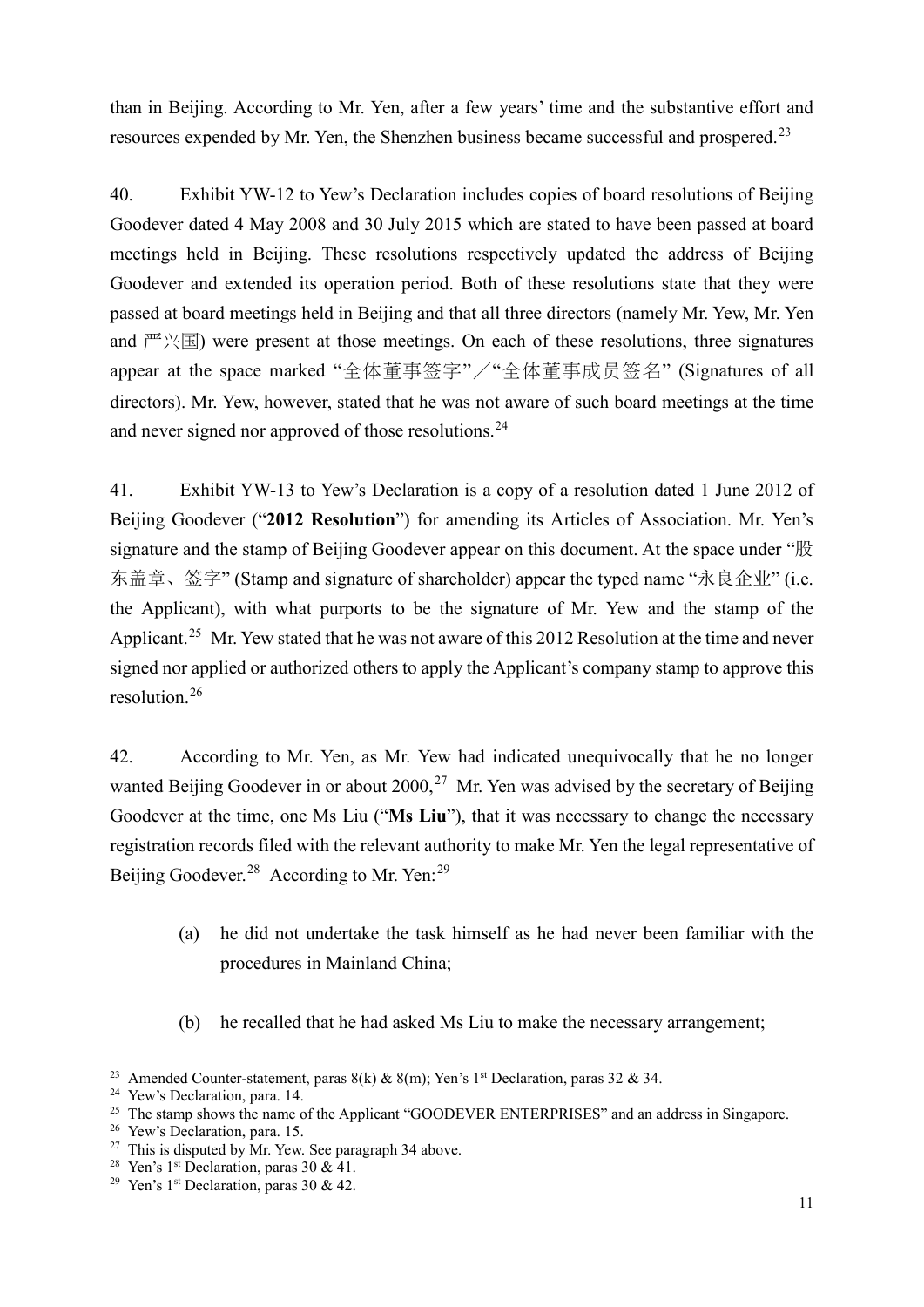- (c) Ms Liu had engaged an agent (which was very common in Mainland China at the time to handle such matters) for the arrangement; Ms Liu and/or the agent was/were responsible for preparing all the necessary documents and Mr. Yen was not involved in that;
- (d) Mr. Yen remembered that he signed several documents at the time to effect the change;
- (e) Mr. Yen expected Ms Liu and/or the agent to have liaised with Mr. Yew, as Ms Liu was the secretary of Beijing Goodever and she joined the company when Mr. Yew was still the joint owner; Ms Liu had the necessary contact information of Mr. Yew and could have and should have contacted him; Mr. Yen did not know whether this had in fact happened at the time;
- (f) he was not aware of any problems regarding the documents for 15 odd years until 2017 when Mr. Yew accused Mr. Yen of forging his signature in the 2001 Resolution;
- (g) he never forged Mr. Yew's signature, and Mr. Yew's signature on the 2001 Resolution was not signed by him; and
- (h) as Mr. Yew only raised this issue after 15 years, and by that time Ms Liu had already left the employment of Beijing Goodever for many years, Mr. Yen was no longer able to ascertain what had indeed happened back in 2001.

43. Regarding the 2001 Resolution and the change of legal representative of Beijing Goodever, Mr. Yew stated that he had never been contacted by any agent, and he found it odd that Mr. Yen would not contact him directly for something as important as a change of legal representative. [30](#page-11-0)

 $\equiv \frac{\dot{\mathbf{x}}\dot{\mathbf{x}}}{}$ 44. Beijing Goodever was the owner of Trade Mark No. 1425980 (" COODEVER " in Class 17) registered in Mainland China ("**Beijing Goodever's Registered Mark**"). The registration was

<span id="page-11-0"></span> <sup>30</sup> Yew's Declaration, para. 35.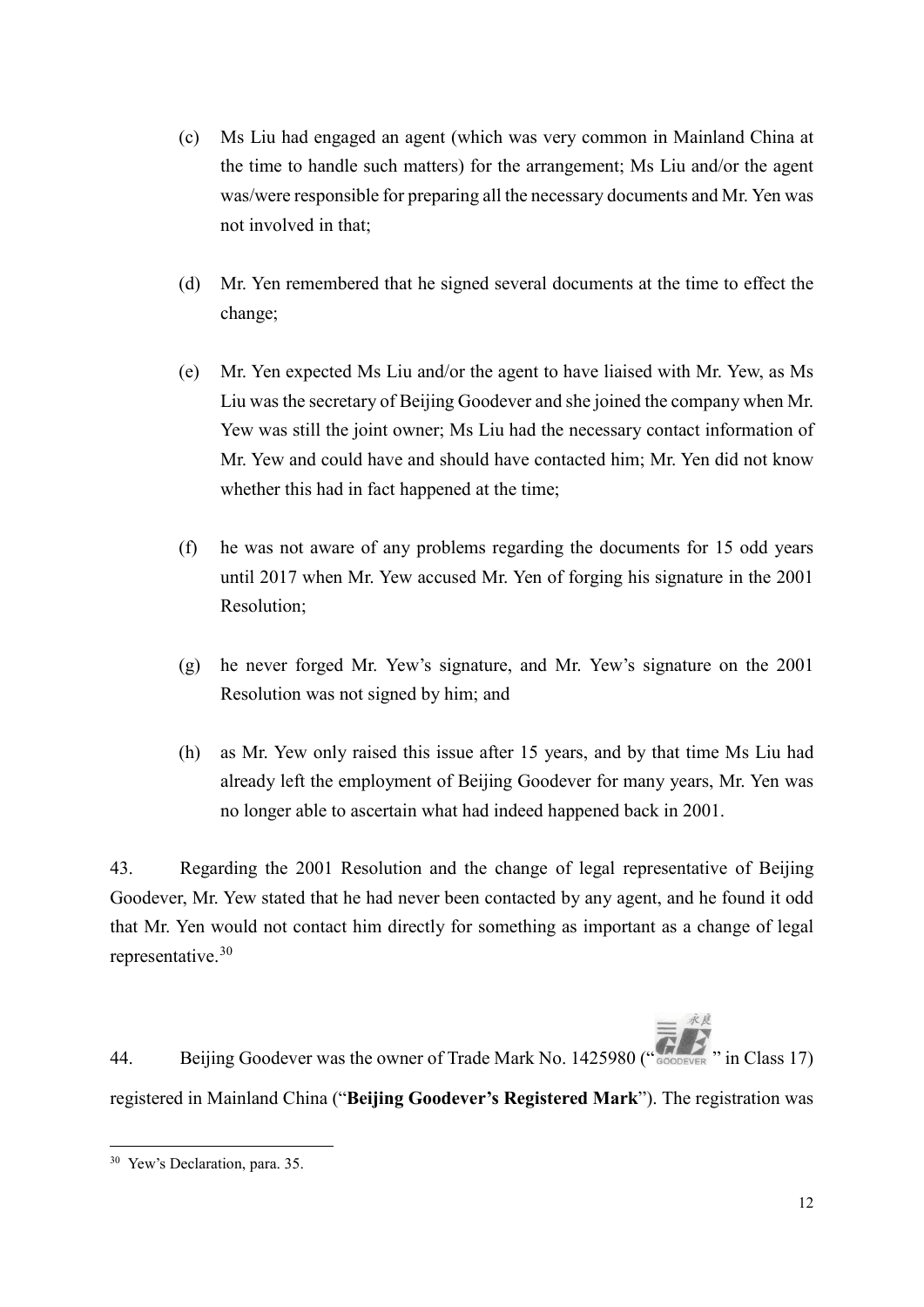valid from 28 July 2000, but expired on 27 July 2010 and was not renewed.<sup>[31](#page-12-0)</sup> At the time when that mark expired, Mr. Yen was the legal representative of Beijing Goodever. Mr. Yen stated that by that time Beijing Goodever had already become his "sole company", and he did not cause to renew the registration at the time simply because the business was not good.<sup>[32](#page-12-1)</sup>

45. On the other hand, just a few months later, the Registered Owner was incorporated in Hong Kong on 29 October 2010 with the English name "GOODEVER (HONG KONG) LIMITED" and the Chinese name "永良(香港)有限公司". Mr. Yen was the sole director of the Registered Owner from its incorporation until 14 March 2018. Mr. Yen was either a majority shareholder or the sole shareholder of the Registered Owner during the time from its incorporation until 15 February 2018. JN CONSULTANTS LIMITED (卓越(中港)顧問有 限公司) ("**JN Consultants**") was the company secretary of the Registered Owner since its incorporation until 12 March 2019.[33](#page-12-2)

46. On 2 December 2011, the Registered Owner applied for registration of the subject mark in Hong Kong in respect of the subject goods in Classes 11 and 17. At that time, Mr. Yen was the sole director and the majority shareholder of the Registered Owner. The mark proceeded to registration on 12 September 2012.[34](#page-12-3)

47. Mr. Yew for the Applicant stated that Registered Owner was incorporated without the consent, instruction or authority of the Applicant or Mr. Yew. Neither the Applicant nor Mr. Yew ever instructed or authorized the Registered Owner to apply to register the subject mark or the Chinese Mark.[35](#page-12-4)

48. In 2017, Mr. Yew discovered the change of legal representative and change in board composition of Beijing Goodever. The Applicant then lodged a complaint with the Beijing Administration for Industry and Commerce ("**Beijing AIC**") on these matters in May 2017.[36](#page-12-5)

49. On 12 June 2017, Mr. Yew received text messages from Mr. Yen.<sup>[37](#page-12-6)</sup> Amongst other things, Mr. Yen:

(a) asked if Mr. Yew could sell Beijing Goodever to him;

<span id="page-12-3"></span><span id="page-12-2"></span>

<span id="page-12-1"></span><span id="page-12-0"></span><sup>&</sup>lt;sup>31</sup> Yew's Declaration, para. 23 & Exhibit YW-19.<br><sup>32</sup> Yen's 1<sup>st</sup> Declaration, para. 56.<br><sup>33</sup> Yew's Declaration, para. 20 & Exhibit YW-17.<br><sup>34</sup> Yew's Declaration, paras 19 & 24 & Exhibit YW-16.<br><sup>35</sup> Yew's Declaration, pa

<span id="page-12-4"></span>

<span id="page-12-5"></span>

<span id="page-12-6"></span>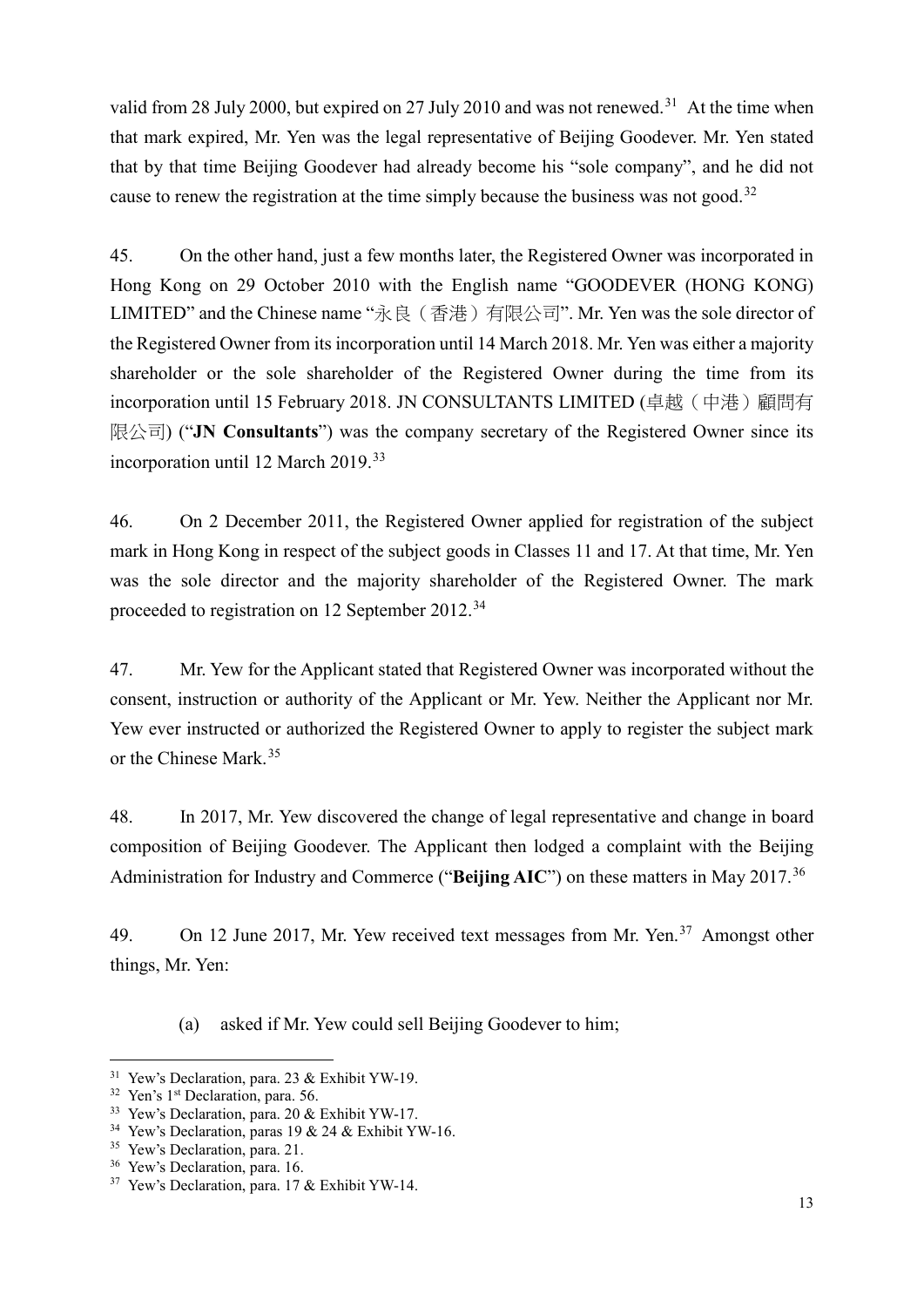- (b) stated that he had labored for over 20 years in the business;
- (c) asked for Mr. Yew's forgiveness; and
- (d) indicated he was given to understand that the Business Licence [of Beijing Goodever] would be revoked in face of complaint lodged by the shareholder (i.e. the Applicant) with the Administration for Industry and Commerce.

50. On 16 June 2017, a board meeting of Beijing Goodever was held and a board resolution ("2017 Resolution") was passed at the meeting resolving, amongst other things, to:<sup>[38](#page-13-0)</sup>

- (a) appoint Mr. Yew as the Chairman (董事长) and legal representative of Beijing Goodever;
- (b) remove Mr. Yen and  $\mathbb{P} \times \mathbb{E}$  as directors of Beijing Goodever; and
- (c) release Mr. Yen as general manager of Beijing Goodever's Shenzhen branch.

51. The background section of the 2017 Resolution referred to the fact that Mr. Yew recently discovered that his signature had been forged in the 2001 Resolution, that under the 2001 Resolution the legal representative of Beijing Goodever was changed from Mr. Yew to Mr. Yen, and that this was seriously detrimental to the interests of the Applicant as shareholder (股东) of Beijing Goodever. All the then directors of Beijing Goodever, namely Mr. Yew, Mr. Yen and  $\mathbb{F} \times \mathbb{E}$  signed on the 2017 Resolution.

52. According to Mr. Yen, he had been advised by the Registered Owner's legal advisors and verily believed that Mr. Yew's accusation of Mr. Yen replacing Mr. Yew as the legal representative of Beijing Goodever and forging documents to effect such change in 2001 were wholly irrelevant to the validity of the subject mark in Hong Kong, and should be ignored.<sup>[39](#page-13-1)</sup>

53. Regarding the complaint lodged by the Applicant with the Beijing AIC in May 2017 (paragraph 48 above), Mr. Yen stated that Beijing AIC contacted him repeatedly in or about May or June 2017 and told him about the complaint. Mr. Yen stated that as he had never been involved in any investigation before, he was literally very scared; Mr. Yew had also engaged lawyer and Mr. Yen was contacted by Mr. Yew's lawyer several times around that period; Mr.

<span id="page-13-0"></span> <sup>38</sup> Yew's Declaration, para. 18 & Exhibit YW-15.

<span id="page-13-1"></span><sup>&</sup>lt;sup>39</sup> Yen's 1<sup>st</sup> Declaration, para. 40.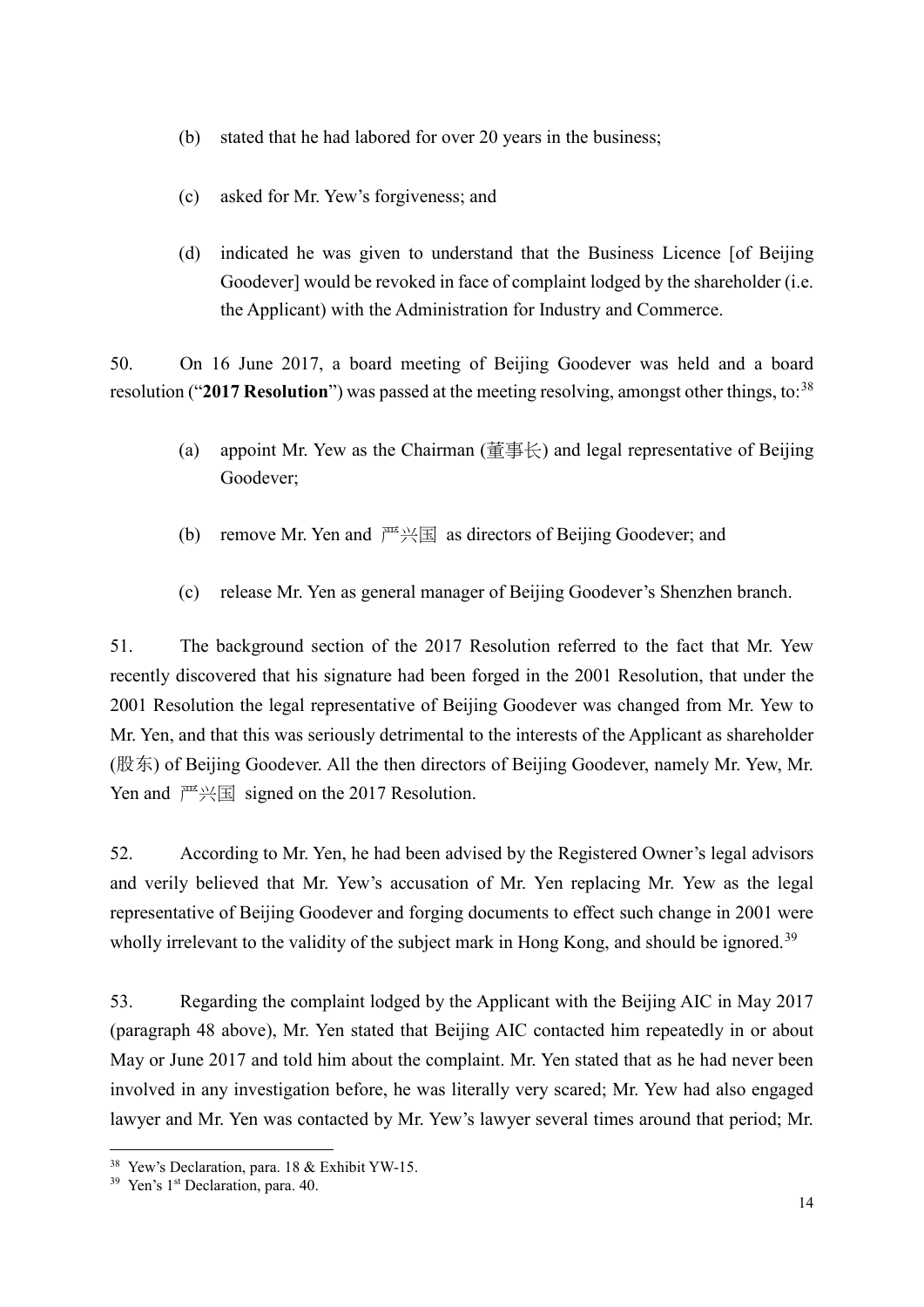Yew also threatened to report the matter to the Mainland police. Mr. Yen tried to find out what had happened in 2001 regarding the alleged forged document, but given the incident happened more than 15 years ago and Ms Liu had already left the employment of Beijing Goodever many years ago, he was not able to ascertain what had in fact happened regarding the document in 2001. Mr. Yen stated in Yen's 1<sup>st</sup> Declaration that he certainly did not "forge" the signature of Mr. Yew on the document. He also stated that he contacted Mr. Yew on several occasions hoping to settle the dispute amicably, but Mr. Yew would not give up until Mr. Yen gave up Beijing Goodever and the Shenzhen business. Mr. Yen stated that the message records referred to in paragraph 49 above must be read in that context.<sup>[40](#page-14-0)</sup>

54. Mr. Yen stated that in the end, he felt he had no alternative but to accede to Mr. Yew's request; he eventually gave up Beijing Goodever and the Shenzhen business in exchange for Mr. Yew not pursuing the matter and complaint any further. Mr. Yen stated that the 2017 Resolution was passed under the circumstances described above; that document was prepared by Mr. Yew's lawyers; Mr. Yen did not feel he had much bargaining power at the time and so he "*did not bother too much on the wordings stated on the document*". [41](#page-14-1)

55. On 27 July 2017, which was less than two months after the passing of the 2017 Resolution, the Registered Owner applied for registration of the Chinese Mark in Hong Kong in respect of goods in Classes 11 and 17.

56. On 18 September 2017, JN Consultants applied for registration of the marks " GOODEVER PF" (Application no. 26456052) and " $\mathbb{\dot{R}}$ " (Application no. 26476782) in Mainland China in respect of goods in Class 17.<sup>[42](#page-14-2)</sup> Those two marks are the only trade marks in Mainland China owned by JN Consultants,  $43$  and this fact is admitted by the Registered Owner.[44](#page-14-4)

57. Exhibit YW-14 to Yew's Declaration includes screenshots of a series of text messages between Mr. Yew and Mr. Yen during the period from 7 June 2017 to 27 January 2018.[45](#page-14-5) Amongst those messages are the messages of 12 June 2017 referred to in paragraph 49 above. In other words, that series of text messages started before the signing of the 2017 Resolution

<span id="page-14-2"></span>

<span id="page-14-1"></span><span id="page-14-0"></span><sup>&</sup>lt;sup>40</sup> Yen's 1<sup>st</sup> Declaration, paras 44-49.<br><sup>41</sup> Yen's 1<sup>st</sup> Declaration, para. 50.<br><sup>42</sup> Yew's Declaration, para. 22 & Exhibit YW-18.<br><sup>43</sup> Amended Statement of Grounds, para. 15.<br><sup>44</sup> Amended Counter-statement, para. 20.

<span id="page-14-3"></span>

<span id="page-14-5"></span><span id="page-14-4"></span> $45$  The mobile telephone number of Mr. Yen appearing on the screenshots is the same as the Shenzhen mobile telephone number of Mr. Yen appearing on the business card referred to in paragraph 26 above, which mobile telephone number also appears on the Applicant's catalogue referred to in paragraph 15 above.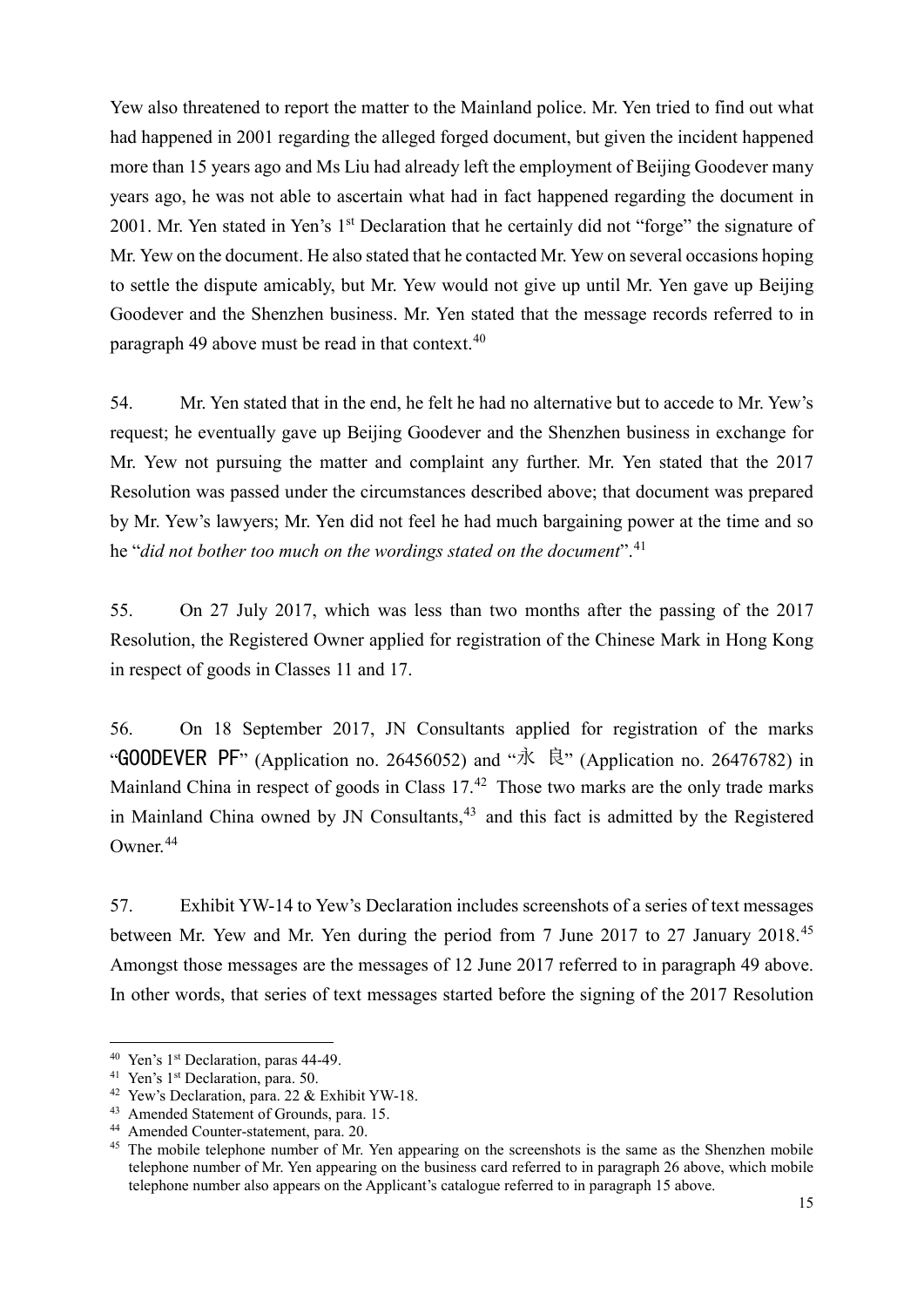and continued thereafter until 27 January 2018. Towards the end of that series of messages, it appears that Mr. Yew was chasing Mr. Yen in vain for the handing over of certain items such as certain "Test Report" and some catalogue in respect of "Goodever PF".

58. On 15 February 2018, Mr. Yen transferred his shares in the Registered Owner to Yen Heng Lai. On 14 March 2018, Mr. Yen ceased to be, and Yen Heng Lai became, the sole director of the Registered Owner.<sup>[46](#page-15-0)</sup>

59. In June 2018, the Applicant became aware of the existence of the Registered Owner and the registrations of the subject mark and the Chinese Mark in Hong Kong in the name of the Registered Owner.<sup>[47](#page-15-1)</sup> Soon thereafter, the Applicant was also made aware of JN Consultants' two trade marks referred to in paragraph 56 above. At the time of Yew's Declaration, the Applicant was opposing both of those trade mark applications in Mainland China.

60. In Yen's 1st Declaration, after referring to the expiry of Beijing Goodever's Registered Mark in 2010, Mr. Yen states that:

*"57. I understand JN Consultants subsequently made an application to register the Subject Mark in mainland China in 2017. The opposition proceedings are pending in mainland China. I have been advised and verily believe that the said application and the on-going opposition proceedings in mainland China are irrelevant to the validity of the Subject Mark in Hong Kong…."*

61. The Invalidation Application was filed on 25 October 2018. The Registered Owner filed a counter-statement on 24 January 2019. On 12 March 2019, JN Consultants resigned from being company secretary of the Registered Owner.<sup>[48](#page-15-2)</sup>

## **The ground under sections 53(3) and 11(5)(b) of the Ordinance**

- 62. In the Amended Statement of Grounds, the Applicant states, *inter alia*, that:
	- '17. The [subject mark] completely incorporates the Applicant's Mark "GOODEVER PF" and only differs from the Applicant's Mark by the trade mark registration symbol ®.

<span id="page-15-1"></span><span id="page-15-0"></span><sup>&</sup>lt;sup>46</sup> Yew's Declaration, Exhibit YW-17.<br><sup>47</sup> Yew's Declaration, para. 19.<br><sup>48</sup> Yew's Declaration, Exhibit YW-17.

<span id="page-15-2"></span>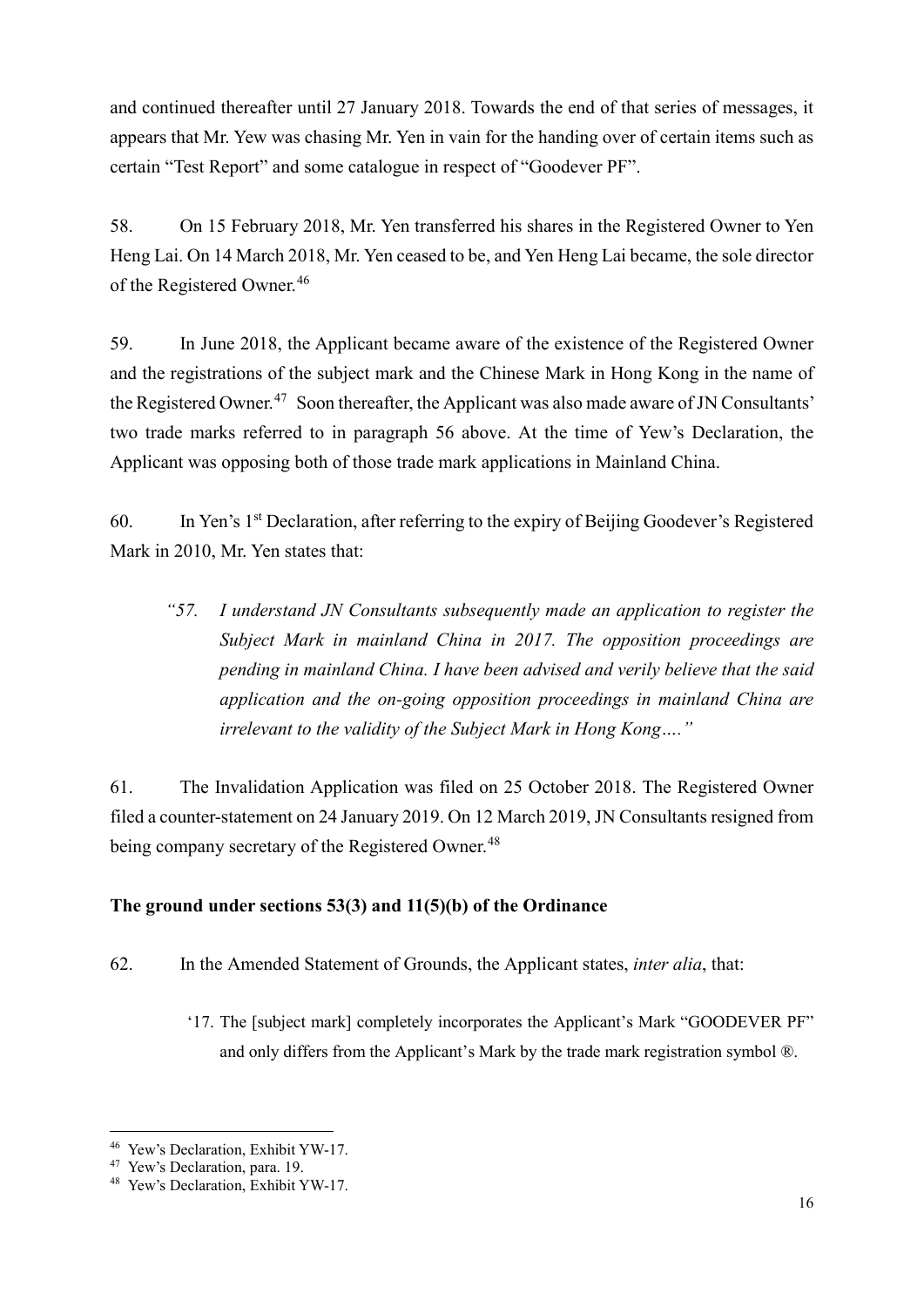- 18. The [subject goods] are identical and/or highly similar to the Applicant's Goods.
- 19. The [Registered Owner] applied for and secured registration of the [subject mark] without consent, knowledge or authorization from the Applicant or Mr. Yew. At the time of filing the application for the [subject mark], [Mr. Yen] was (i) the sole director and majority shareholder of the [Registered Owner] and (ii) an employee of the Applicant's subsidiary (i.e. Beijing Goodever). The Applicant at no time authorized or consented to the [Registered Owner] to apply to register any of the Applicant's Marks and/or any marks containing or similar to the Applicant's Marks. The application for the [subject mark] was filed and the registration of the [subject mark] was obtained in bad faith.'
- 63. Section 53(3) of the Ordinance provides that:

*"The registration of a trade mark may be declared invalid on the ground that the trade mark was registered in contravention of section 11 (absolute grounds for refusal of registration)."*

64. Section 11(5)(b) of the Ordinance provides as follows:

*"(5) A trade mark shall not be registered if, or to the extent that – … (b) the application for registration of the trade mark is made in bad faith."*

65. The term "bad faith" is not defined in the Ordinance. In *Gromax Plasticulture Ltd v Don & Low Nonwovens Ltd* [1999] R.P.C. 367 at 379, Lindsay J. stated in relation to section 3(6) of the UK Trade Marks Act 1994 (equivalent to section 11(5)(b) of the Ordinance) that:

*"I shall not attempt to define bad faith in this context. Plainly it includes dishonesty and, as I would hold, includes also some dealings which fall short of the standards of acceptable commercial behaviour observed by reasonable and experienced men in the particular area being examined. Parliament has wisely not attempted to explain in detail what is or is not bad faith in this context: how far a dealing must so fall-short in order to amount to bad faith is a matter best left to be adjudged not by some paraphrase by the courts (which leads to the danger of the courts then construing not the Act but the paraphrase) but by reference to the words of the Act and upon a regard to all material surrounding circumstances."*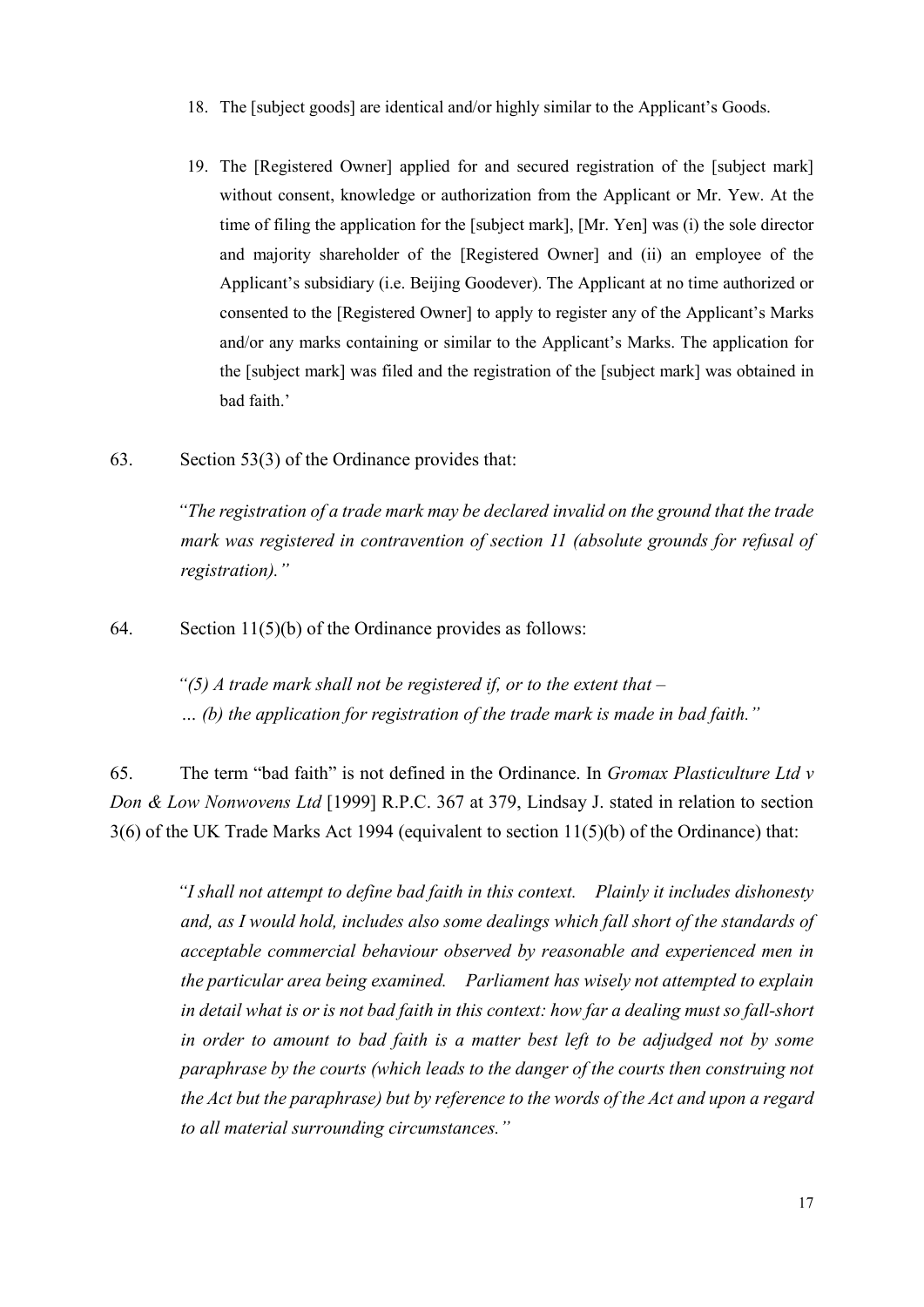66. In *Harrison's Trade Mark Application (CHINAWHITE)* [2005] F.S.R. 10, the English Court of Appeal held that (at para. 26):

*"The words "bad faith" suggest a mental state. Clearly when considering the question of whether an application to register is made in bad faith all the circumstances will be relevant. However the court must decide whether the knowledge of the applicant was such that his decision to apply for registration would be regarded as in bad faith by persons adopting proper standards."*

67. Further, in *Ajit Weekly Trade Mark* [2006] R.P.C. 25, the Appointed Person stated as follows:

*"The subjective element of the test means that the tribunal must ascertain what the defendant knew about the transaction or other matters in question. It must then be decided whether in the light of that knowledge, the defendant's conduct is dishonest judged by ordinary standards of honest people, the defendant's own standards of honesty being irrelevant to the determination of the objective element."* (*emphasis* added)

68. The above principles have been applied in 深圳市德力康電子科技有限公司 *v Joo-Sik-Hoi-Sa LG (LG Corporation)* (unrep.) HCMP 881/2013, 26 Mar 2014 ("*De Li Kang case*") at paras 25-27.

69. In order to permit the conclusion that the applicant is acting in bad faith within the meaning of section 11(5)(b) of the Ordinance, it is necessary to take into consideration all the relevant factors specific to the particular case which pertained at the time of filing the application for registration. The fact that the applicant knows or should know that a third party is using a mark abroad at the time of filing his application which is liable to be confused with the mark whose registration has been applied for is not sufficient, in itself, to permit the conclusion that the applicant is acting in bad faith within the meaning of that provision (*Malaysia Dairy v Ankenævnet for Patenter og Varemærker* [2013] E.T.M.R. 36; *DRYSHOD Trade Mark* BL O/243/19 (UK Trade Marks Registry), 9 May 2019).

70. The fact that an applicant knows that a third party has long been using an identical or similar sign for an identical or similar product capable of being confused with the sign for which registration is sought is not sufficient, in itself, to permit the conclusion that the applicant was acting in bad faith. Consideration must also be given to the applicant's intention at the time when he files the application for registration, which is a subjective factor to be determined by reference to the objective circumstances of the particular case. The intention to prevent a third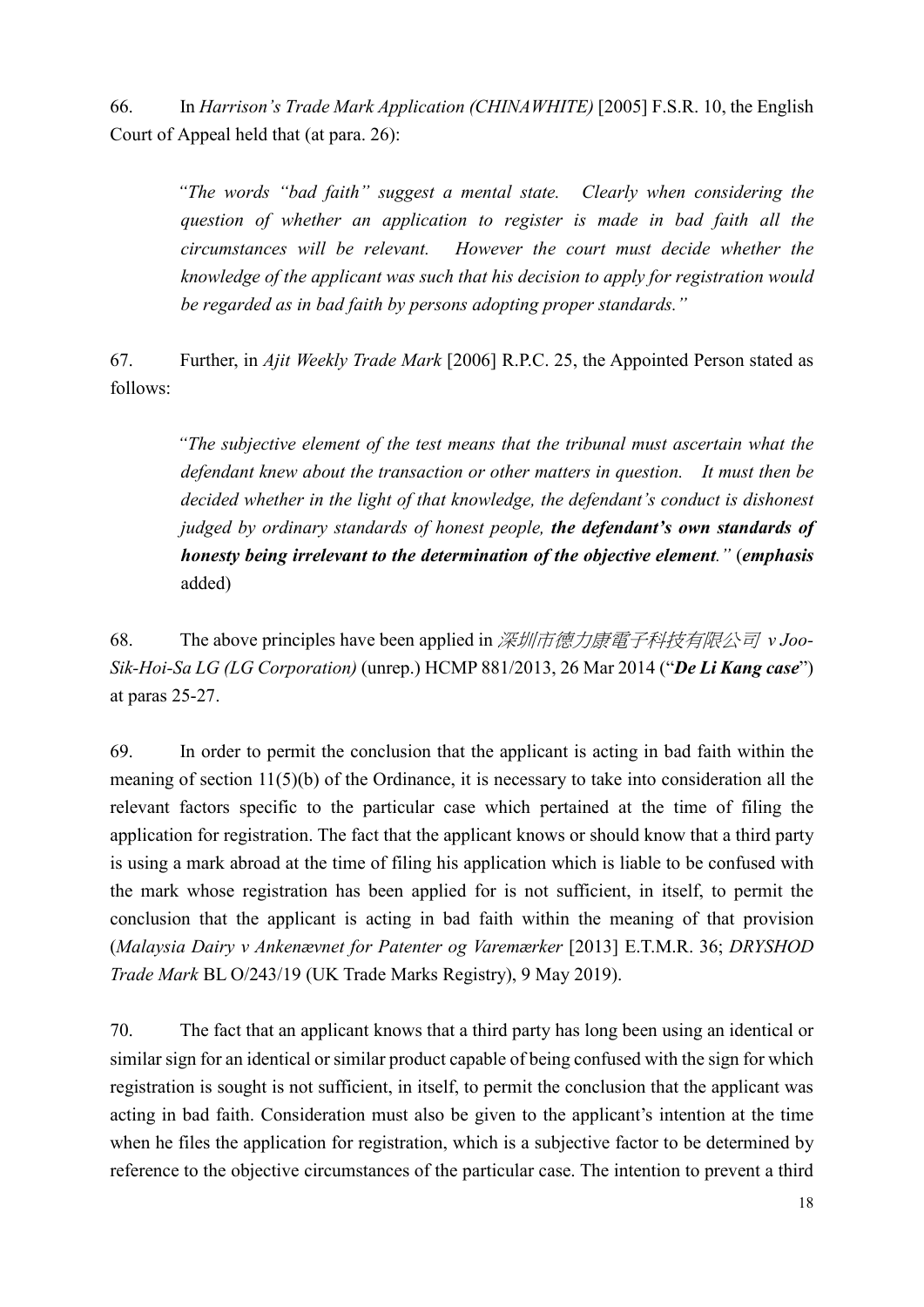party from marketing a product may, in certain circumstances, be an element of bad faith on the part of the applicant. The fact that a third party has long used a sign for an identical or similar product capable of being confused with the mark applied for and that that sign enjoys some degree of legal protection, is one of the factors relevant to the determination of whether the applicant was acting in bad faith (*Chocoladefabriken Lindt v Franz Hauswirth GmbH* [2009] E.T.M.R. 56, at paras 40-46).

71. The Court in *Lindt* stopped short of defining bad faith. Rather it preferred to give guidance on the factors which might contribute to such a finding in particular factual scenarios close to those in issue in the main proceedings in that case. One theme which emerges is that the facts must justify a conclusion that the applicant's intentions were solely ones which were inconsistent with the essential functions of a trade mark or designed to promote unfair competition. If the facts show that the applicant is justified in applying for the mark, for example because he seeks to prevent third parties taking advantage of his sign, or if he has a reputation which deserves broader protection, this is capable of defeating an allegation of bad faith (*Sky v Skykick* [2021] EWCA Civ 1121, at para. 52).

72. The expression 'bad faith' has moral overtones which appear to make it possible for an application for registration to be rendered invalid under section 11(5)(b) of the Ordinance by behaviour which otherwise involves no breach of any duty, obligation, prohibition or requirement that is legally binding upon the applicant (*DEMON ALE Trade Mark* [2000] R.P.C. 345, at 356; *Wong To Yick Wood Lock Ointment Ltd v Nippon Taisun (HK) Ltd* [2019] HKCFI 1298 at para.18). A finding of bad faith may be fully justified even in a case where the applicant saw nothing wrong with his own behavior (*DEMON ALE Trade Mark,* supra).

73. An allegation that a trade mark has been applied for in bad faith is a serious allegation. It is an allegation of a form of commercial fraud. A plea of fraud should not lightly be made and if made should be distinctly alleged and distinctly proved. It is not permissible to leave fraud to be inferred from the facts. Precisely the same considerations apply to an allegation of lack of bad faith. It should not be made unless it can be fully and properly pleaded and should not be upheld unless it is distinctly proved (*ROYAL ENFIELD Trade Marks* [2002] R.P.C. 24 at para. 31). The standard of proof is on the balance of probabilities but cogent evidence is required due to the seriousness of the allegation. It is not enough to prove facts which are also consistent with good faith (*Brutt Trade Marks* [2007] R.P.C. 19, at para. 29).

74. A case of bad faith is not always established by way of direct evidence. Where circumstances are such that a conclusion that there has been copying is warranted, a bad faith claim may well succeed (*De Li Kang case*, para. 31).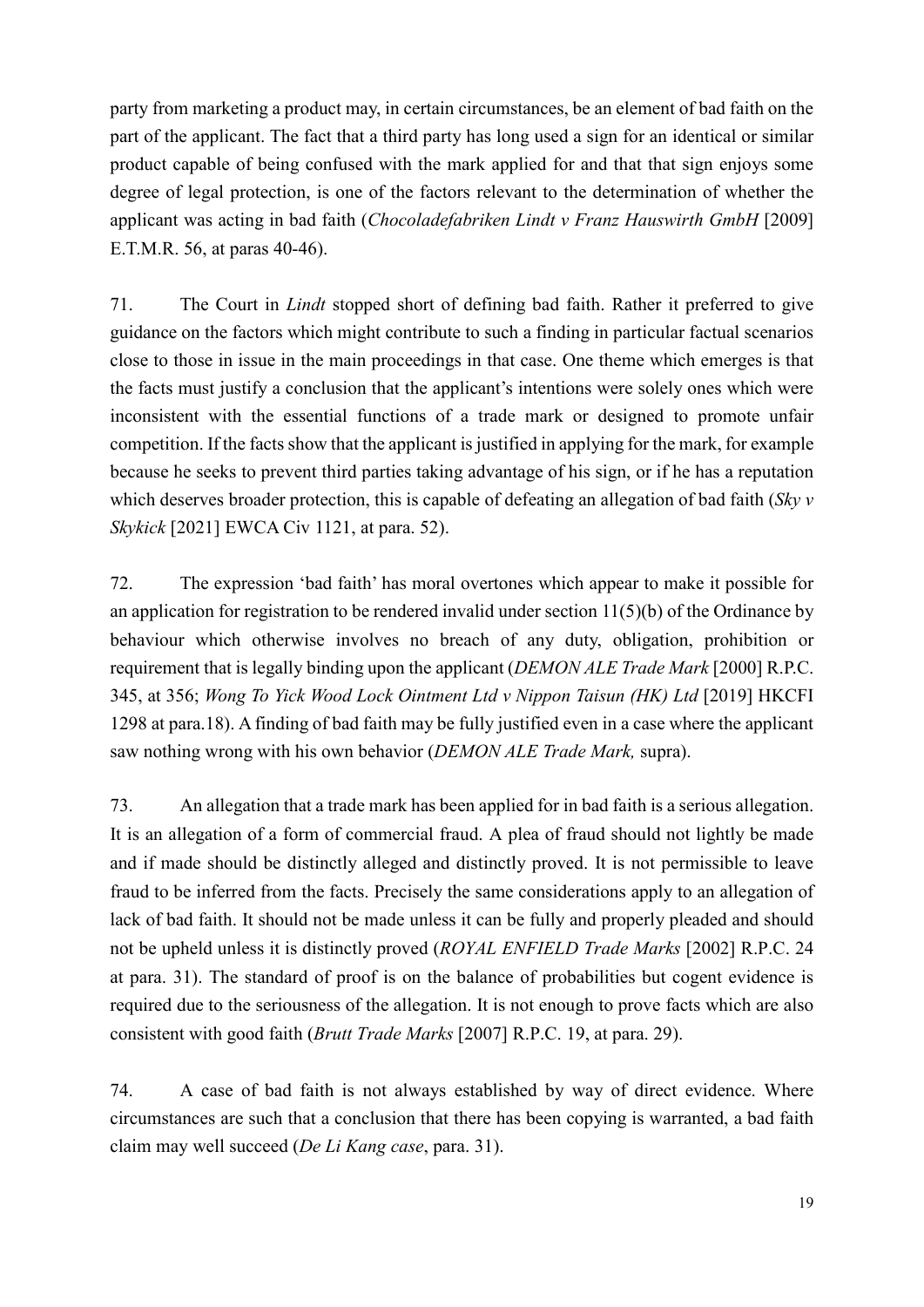75. Except when the case is too plain for words, it cannot be right for any tribunal to decide questions of honesty and dishonesty on affidavit evidence, untested by crossexamination. If cross-examination is not sought, inferences of a deponent's dishonesty ought not to be drawn, unless irresistible (*Re Borsalini Trade Mark* [1993] 1 HKC 587 at 592; *Mila Sch*ö*n Group SpA v Lam Fai Yuen* (t/a Tung Kwong Co) [1998] 1 HKLRD 682).

76. In *Pan World Brands Ltd v Tripp Ltd (Extreme Trade Mark)* [2008] R.P.C. 2, the Appointed Person referred to the following passage in *Phipson* on Evidence (16<sup>th</sup> ed) at paragraph 12-12:

"In general a party is required to challenge in cross-examination the evidence of any witness of the opposing party if he wishes to submit to the court that the evidence should not be accepted on that point. The rule applies in civil cases as it does in criminal. In general the CPR does not alter that position.

This rules *[sic]* serves the important function of giving the witness the opportunity of explaining any contradiction or alleged problem with his evidence. If a party has decided not to cross-examine on a particular important point, he will be in difficulty in submitting that the evidence should be rejected.

However the rule is not an inflexible one …"

77. The Appointed Person then noted that the authority cited in support of the above statement of the law is the decision of the House of Lords in *Browne v Dunn* (1894) 6 R 67. The Appointed Person then went on to state that:

"35. In my judgment the learned editors of *Phipson* are correct to say that the rule is not an inflexible one. There are at least two well-established exceptions to it. The first is that … it may not be necessary to cross-examine on a point if the witness has been given full notice of it before making his statement. As I pointed out in *BRUTT Trade Marks* [2007] R.P.C. 19 at [23], this may be significant in registry proceedings where evidence is given sequentially. The second is that a court is not obliged to accept a witness's evidence in the absence of crossexamination if it is obviously incredible: see *National Westminster Bank plc v Daniel* [1993] 1 WLR 1453.

36. Where, however, evidence is given in a witness statement filed on behalf of a party to registry proceedings which is not obviously incredible and the opposing party has neither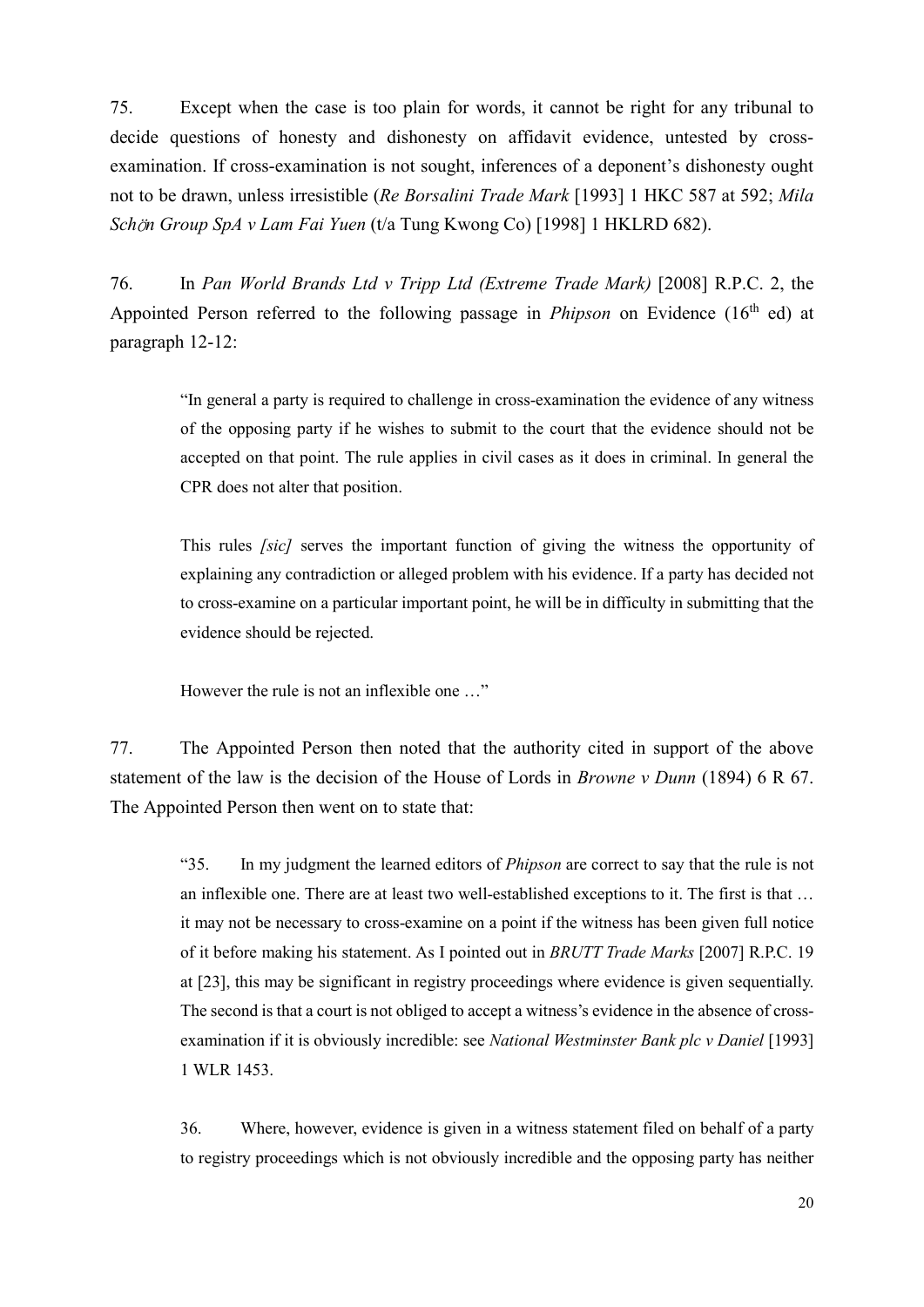given the witness advance notice that his evidence is to be challenged nor challenged his evidence in cross-examination nor adduced evidence to contradict the witness's evidence despite having had the opportunity to do so, then I consider that the rule in *Brown v Dunn* applies and it is not open to the opposing party to invite the tribunal to disbelieve the witness's evidence."

78. It is essential in cases of fraud, when considering the credibility of witnesses, always to test their veracity by reference to the objective facts proved independently of their testimony, in particular by reference to the documents in the case, and also to pay particular regard to their motives and to the overall probabilities. It is frequently very difficult to tell whether a witness is telling the truth or not; and where there is a conflict of evidence, reference to the objective facts and documents, to the witnesses' motives, and to the overall probabilities, can be of very great assistance in ascertaining the truth (*The "Ocean Frost"* [1985] 1 Lloyd's Rep. 1, at 57).

79. Where the Court is invited to reach a conclusion of forgery as an inference to be drawn on the basis of circumstantial evidence, any such inference must be properly grounded in the primary facts found. The Court guards against indulging in conjecture under the guise of drawing an inference where the primary evidence does not logically and reasonably justify the particular inference in question. A court is not entitled to choose between guesses, where the possibilities are not unlimited, on the ground that one guess seems more likely than another or the others. The facts proved must form a reasonable basis for a definite conclusion affirmatively drawn of the truth of which the tribunal of fact may reasonably be satisfied (*Ming Shiu Chung & Others v Ming Shiu Sum & Others* (2006) 9 HKCFAR 334, at 360).

80. The subject mark consists of (i) the word "GOODEVER", (ii) the letters "PF", and (iii) the sign " $\mathbb{R}$ ".

81. The letters "PF" stands for "phenolic foam", a type of insulation material (paragraph 9(c) above). The combination of letters "PF" is indistinctive in relation to such insulation materials. The sign "®" merely denotes that the mark is a registered trade mark. The word "GOODEVER" is the most distinctive and the dominant element in the subject mark.

82. The Applicant was established in Singapore in 1981. The word "Goodever" is the dominant element in the Applicant's name "Goodever Enterprise" and the most distinctive English text element in the Applicant's Marks.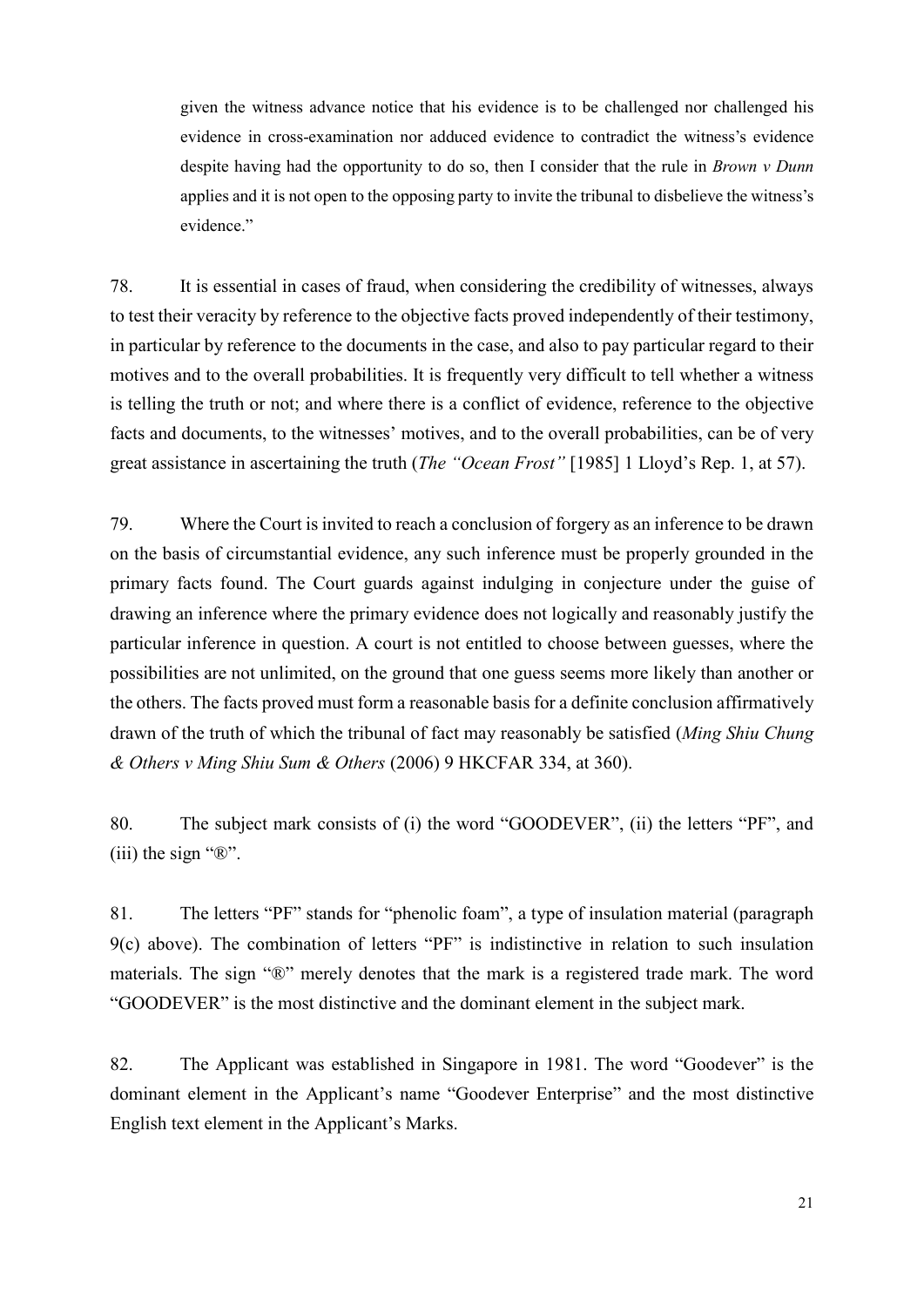83. At the time the Registered Owner filed the application for registration of the subject mark in Hong Kong, Mr. Yen was the sole director and majority shareholder of the Registered Owner.[49](#page-21-0)

84. Mr. Yen had been working for the Applicant for several years before 1995. In or about 1995, Mr. Yen and Mr. Yew discussed a plan to set up a business in Mainland China in the manufacture and supply of insulation and construction materials.<sup>[50](#page-21-1)</sup>

85. Eventually, Beijing Goodever was set up as a wholly foreign-owned enterprise in 1996, with Mr. Yew as the legal representative and Chairman of the Board. According to the articles of association of Beijing Goodever, its sole investor was the Applicant.<sup>[51](#page-21-2)</sup> It is not in dispute that the Applicant has in fact contributed capital to Beijing Goodever, although there is dispute as to the actual amount of such contribution.<sup>[52](#page-21-3)</sup>

86. Exhibit YW-9 to Yew's Declaration includes two business cards of Mr. Yen, details as follows:

(a) business card of Mr. Yen as Manager of the Applicant, with address and contact details in Beijing (paragraph 27 above); and

(b) business card of Mr. Yen as General Manager of Beijing Goodever, with the name of the Applicant and contact details of the Applicant in Singapore printed on it. Contact details in Beijing and Shenzhen also appear on this business card (paragraph 26 above).

87. In other words, the Applicant's name appears on both of these business cards of Mr. Yen. The second business card also includes the Applicant's contact details in Singapore. The fact that this business card also includes contact details in Shenzhen would seem to suggest that it might have been created after the setting up of the Shenzhen branch of Beijing Goodever in or about  $2002$ ,<sup>[53](#page-21-4)</sup> although this is not entirely clear.

88. The two business cards of Mr. Yen above are consistent with Mr. Yew's claim that Mr. Yen had been entrusted with the Applicant's and Beijing Goodever's business in China.<sup>[54](#page-21-5)</sup>

<span id="page-21-0"></span> <sup>49</sup> Amended Counter-statement, para. 24(b).

<span id="page-21-1"></span><sup>50</sup> Paras 18-19 above

<span id="page-21-2"></span><sup>51</sup> Paras 20-21 above.

<span id="page-21-3"></span><sup>52</sup> Para. 30 above.

<span id="page-21-4"></span><sup>53</sup> Para. 39 above.

<span id="page-21-5"></span><sup>54</sup> Paras 23 & 34 above.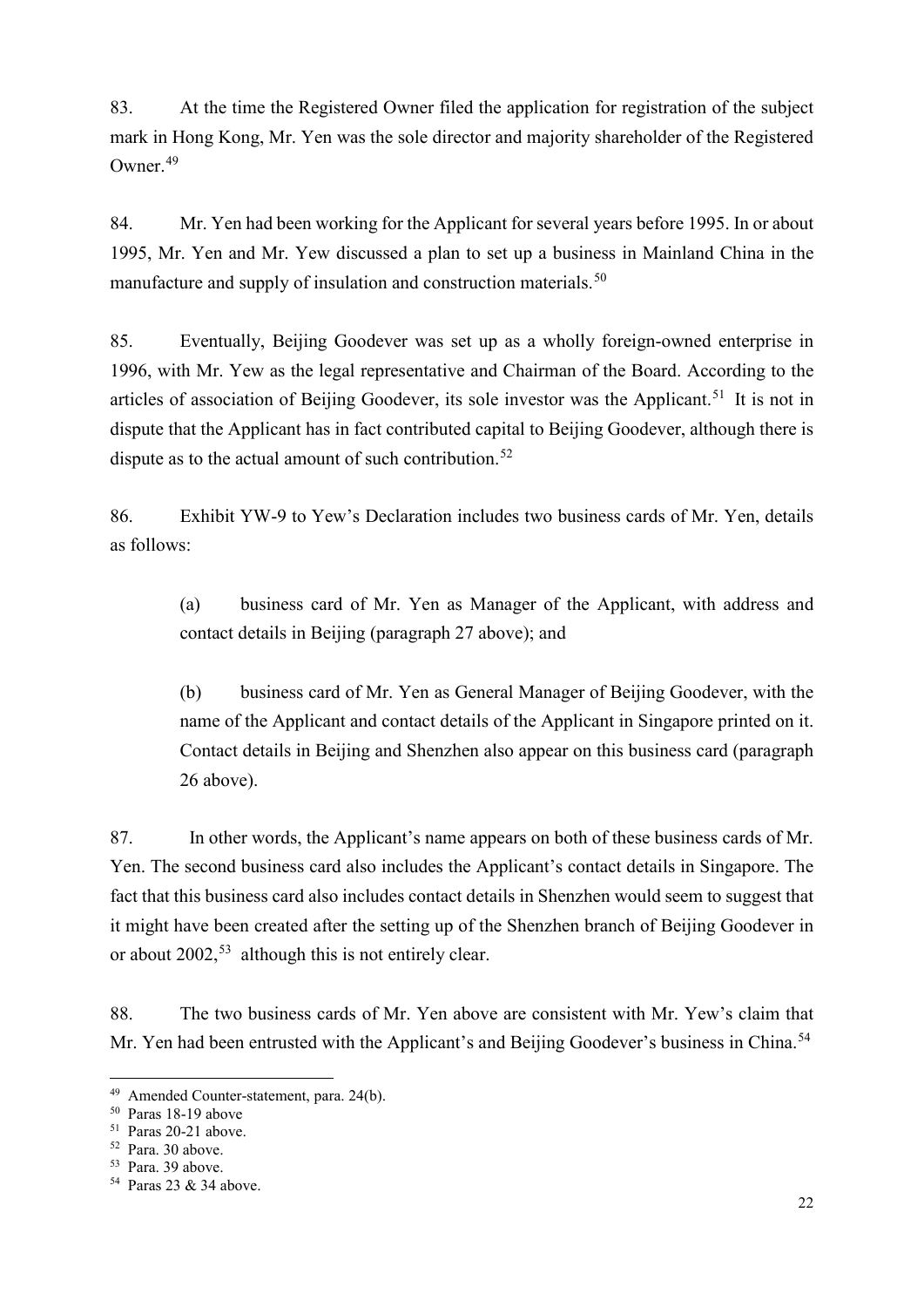89. According to Mr. Yen, in or about 1999 or 2000, the business of Beijing Goodever was very bad that it required further capital contribution in order to maintain its operation. According to Mr. Yen, he discussed with Mr. Yew on this, but Mr. Yew was adamant that he would not contribute anything further to the business, that he no longer wanted the company and that Mr. Yen could do whatever he wanted with the company. From then on, Mr. Yen continued to run and operate Beijing Goodever himself, but he no longer discussed and updated Mr. Yew of anything relating to the company. According to Mr. Yen, since 2000 up till 2017, Mr. Yew was never involved in or informed of the business of Beijing Goodever. According to Mr. Yew, however, up until 2017, he had never indicated to Mr. Yen that he did not wish to keep Beijing Goodever. [55](#page-22-0)

90. The Registered Owner admits that it applied for and secured registration of the subject mark without the consent or authorization from the Applicant or Mr. Yew, but avers that such consent or authorization was not necessary. The Registered Owner's case is that:<sup>[56](#page-22-1)</sup>

- (a) trade mark rights are territorial in nature;
- (b) Mr. Yew had abandoned Beijing Goodever in 2000; accordingly since 2000, Beijing Goodever had become Mr. Yen's own company;
- (c) the Registered Owner was set up by Mr. Yen on 29 October 2010 when he was running Beijing Goodever and Shenzhen Goodever on his own; there was nothing improper in the setting up of the Registered Owner, and there was nothing improper for the Registered Owner to subsequently apply to register the subject mark.

91. The expression 'bad faith' has moral overtones which appear to make it possible for an application for registration to be rendered invalid under section  $11(5)(b)$  of the Ordinance by behaviour which otherwise involves no breach of any duty, obligation, prohibition or requirement that is legally binding upon the applicant (paragraph 72 above).

92. When considering the question of whether an application to register is made in bad faith, it is necessary to take into account all material surrounding circumstances (paragraphs 65-66 above). It is necessary to ascertain what the relevant applicant for registration knew about

<span id="page-22-0"></span> <sup>55</sup> Paras 33-34 above.

<span id="page-22-1"></span><sup>56</sup> Amended Counter-statement, paras 8 & 24; Registered Owner's Skeleton Submissions, paras 6, 45 & 46.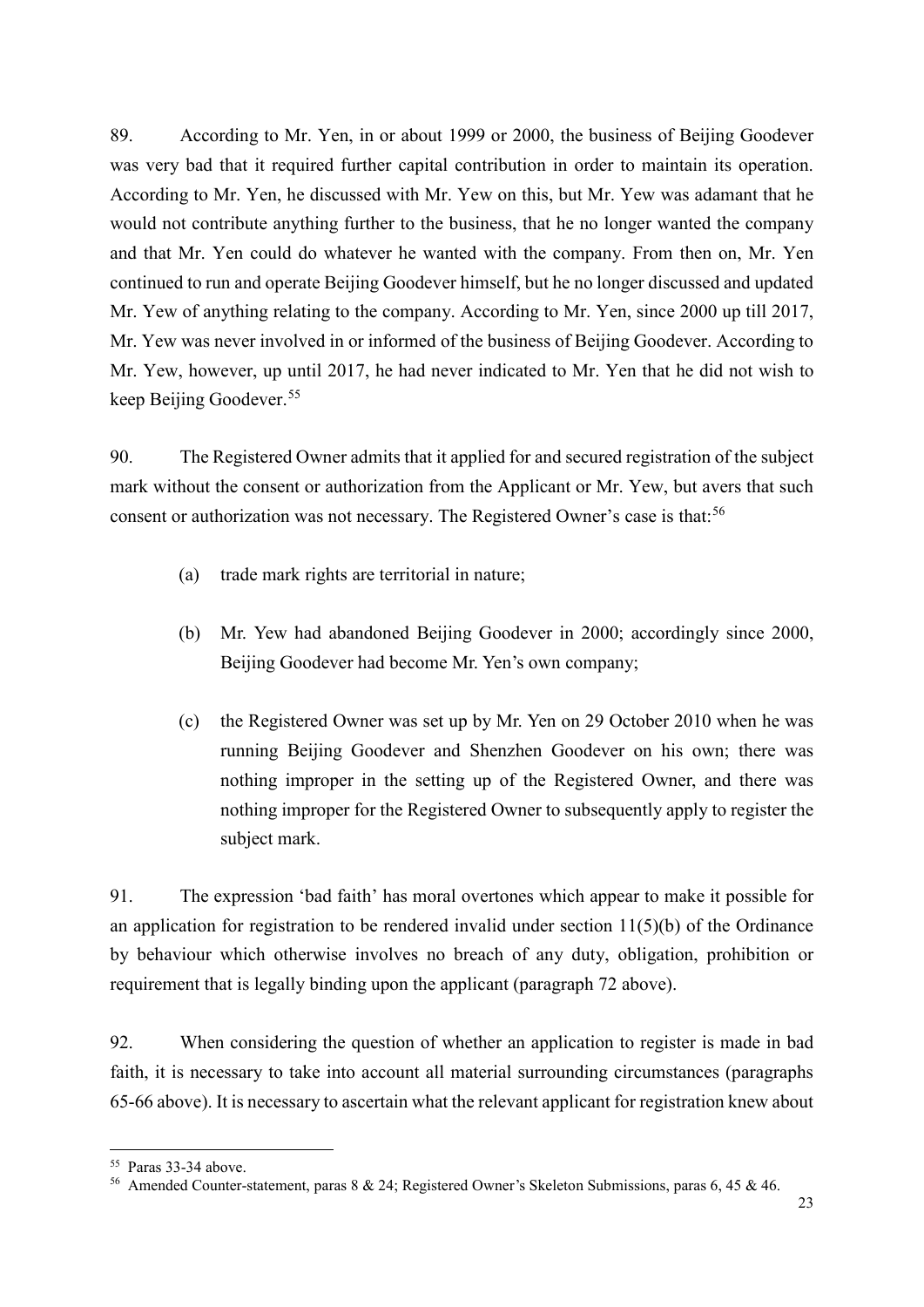the matters in question, and then decide whether in the light of that knowledge, his conduct is dishonest judged by ordinary standards of honest people, his own standards of honesty being irrelevant. A finding of bad faith may be fully justified even in a case where the applicant saw nothing wrong with his own behavior (paragraphs 67 & 72 above).

93. When considering the credibility of witnesses, it is important to test their veracity by reference to the objective facts proved independently of their testimony, in particular by reference to the documents in the case, and also to pay particular regard to their motives and to the overall probabilities (paragraph 78 above).

94. At the time Beijing Goodever's Registered Mark expired in July 2010, Mr. Yen was, pursuant to the 2001 Resolution, the legal representative of Beijing Goodever. Mr. Yen stated that by that time Beijing Goodever had already become his "sole company", and he did not cause to renew the registration at the time simply because the business was not good (paragraph 44 above).

95. On the other hand whilst the reason Mr. Yen gave for not renewing Beijing Goodever's Registered Mark was that "the business was not good", by July 2010 when that mark expired, the Shenzhen branch office of Beijing Goodever had been established for around 8 years. According to Mr. Yen, after a few years' time since the setting up of the Shenzhen branch in or about 2002, the Shenzhen business prospered.<sup>[57](#page-23-0)</sup>

96. Moreover, whereas Mr. Yen considered that by July 2010, Beijing Goodever had become his "sole company", under the 2001 Resolution, Mr. Yew remained a director of Beijing Goodever (paragraph 36(a) above). The board resolutions dated 4 May 2008 and 30 July 2015 referred to in paragraph 40 above as well as the 2017 Resolution<sup>[58](#page-23-1)</sup> refer to Mr. Yew as one of the three directors of Beijing Goodever. Furthermore, according to the Business Licence of Beijing Goodever issued in January 2007,<sup>[59](#page-23-2)</sup> the 2012 Resolution<sup>[60](#page-23-3)</sup> and the 2017 Resolution, the Applicant was still shareholder of Beijing Goodever even after the 2001 Resolution. In other words, although Mr. Yen considered that by July 2010 Beijing Goodever had become his "sole company", Mr. Yew was still a director, and the Applicant was still shareholder, of Beijing Goodever. Mr. Yen had signed on all of the 2001 Resolution, the board resolutions dated 4 May 2008 and 30 July 2015, the 2012 Resolution and the 2017 Resolution.

<span id="page-23-0"></span> <sup>57</sup> Para. 39 above.

<span id="page-23-1"></span><sup>58</sup> Paras 50-51 above.

<span id="page-23-2"></span><sup>59</sup> Para. 38 above.

<span id="page-23-3"></span><sup>60</sup> Para. 41 above.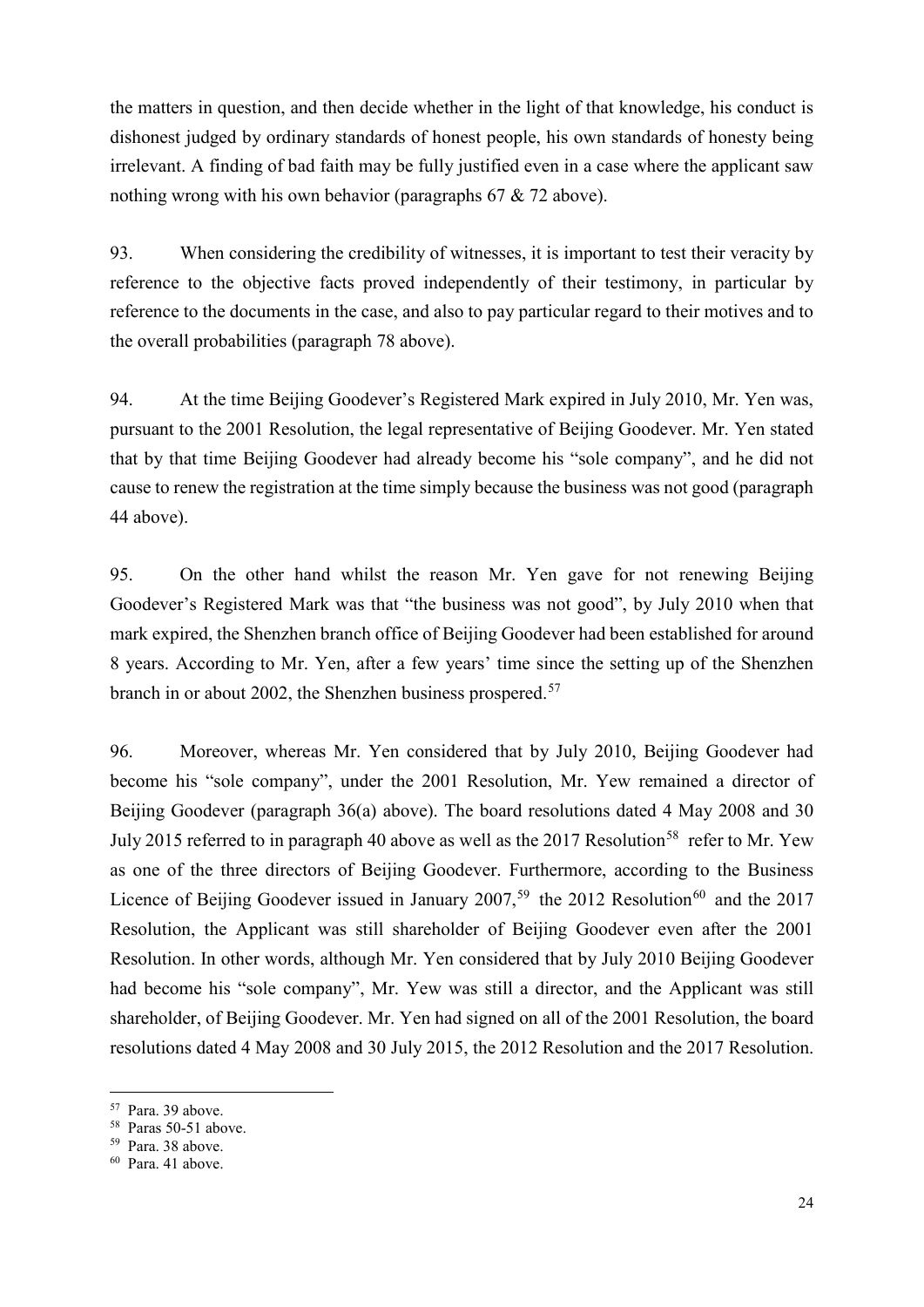97. According to the 2017 Resolution, <sup>[61](#page-24-0)</sup> Mr. Yew's signature had been forged in the 2001 Resolution, and the change of the legal representative of Beijing Goodever from Mr. Yew to Mr. Yen under the 2001 Resolution was seriously detrimental to the interests of the Applicant as shareholder of Beijing Goodever. Mr. Yen signed on the 2017 Resolution.

98. Just a few months after the expiry of Beijing Goodever's Registered Mark in July 2010, the Registered Owner was incorporated in Hong Kong in October 2010. Since its incorporation and at all material times, Mr. Yen has been the sole director and majority shareholder of the Registered Owner. Registration of the subject mark was applied for in Hong Kong in December 2011 after incorporation of the Registered Owner.

99. Mr. Yen had been entrusted with the Applicant's and Beijing Goodever's business in China. The Applicant's name appears on both of Mr. Yen's business cards appearing at Exhibit YW-9 to Yew's Declaration.<sup>[62](#page-24-1)</sup> Although Mr. Yen considered that by the time of the expiry of Beijing Goodever's Registered Mark in July 2010, Beijing Goodever had become his own company and there was nothing wrong with his not renewing Beijing Goodever's Registered Mark, setting up the Registered Owner in Hong Kong and having the Registered Owner applying for registration of the subject mark in Hong Kong, at all material times, Mr. Yew was still a director and the Applicant was still shareholder of Beijing Goodever.

100. Taking into account the relationship between Mr. Yen and the Applicant and that between Mr. Yen and the Registered Owner, the dealings between Mr. Yew and Mr. Yen and all the material circumstances of the present case, although Mr. Yen and the Registered Owner considered there was nothing wrong with it, the Registered Owner's decision to apply for registration of the subject mark without the consent, knowledge or authorization from the Applicant or Mr. Yew would be regarded as in bad faith by reasonable and experienced men in the relevant field. I find that the application for registration of the subject mark was made in bad faith, and that the subject mark was registered in contravention of section 11(5)(b) of the Ordinance.

101. For the above reasons, the registration of the subject mark is hereby declared invalid under section 53(3) of the Ordinance.

<span id="page-24-0"></span> <sup>61</sup> Paras 50-51 above.

<span id="page-24-1"></span><sup>62</sup> Paras 23, 34, 86-88 above.